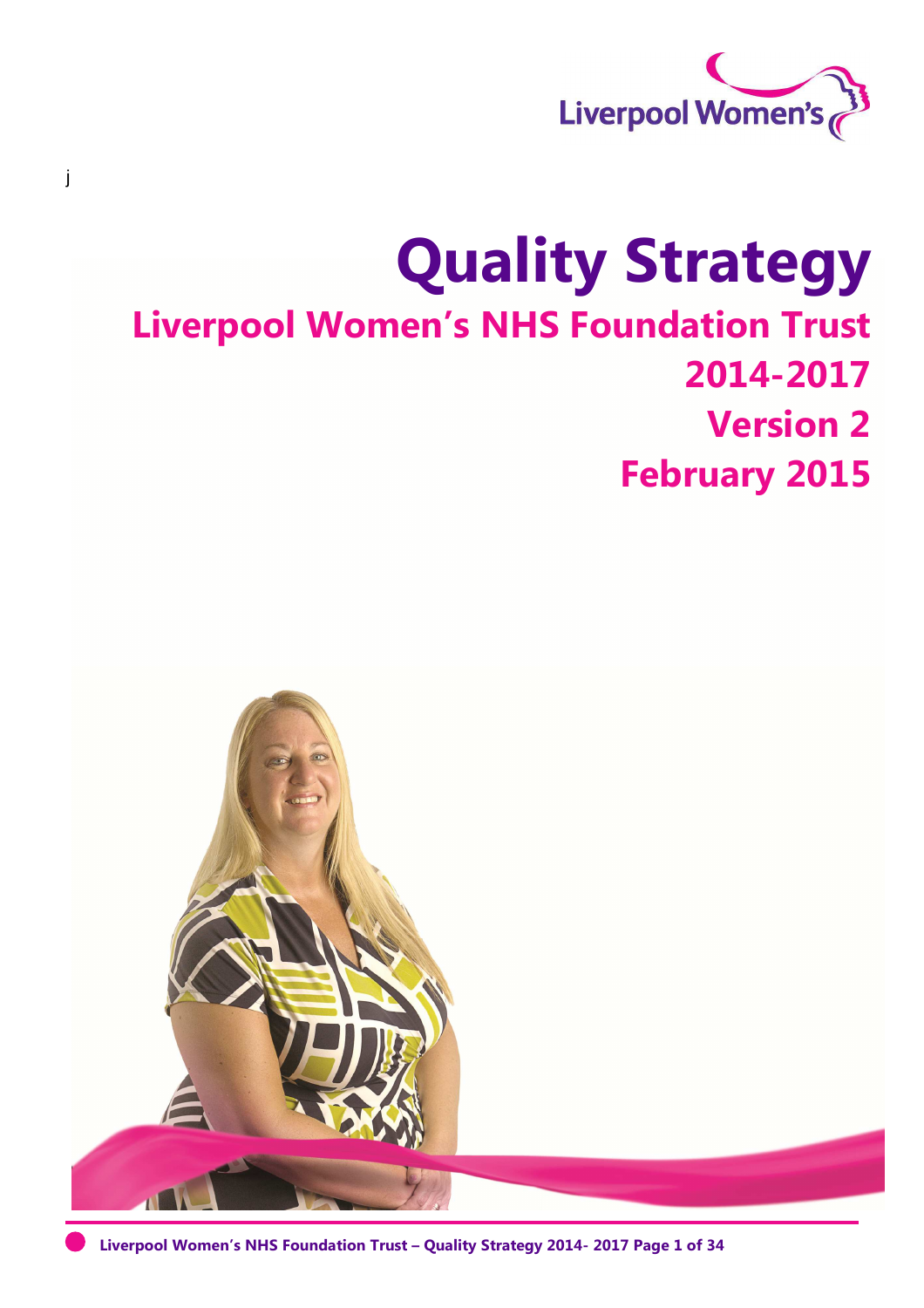## **Contents**

| 1              |       |  |
|----------------|-------|--|
|                | 1.1   |  |
|                | 1.2   |  |
|                | 1.3   |  |
|                | 1.4   |  |
|                | 1.5   |  |
| 2              |       |  |
|                | 2.1   |  |
|                | 2.1.1 |  |
|                | 2.2   |  |
|                | 2.2.1 |  |
|                | 2.3   |  |
|                | 2.3.1 |  |
| 3              |       |  |
|                | 3.1   |  |
|                | 3.2   |  |
|                | 3.3   |  |
|                | 3.4   |  |
|                | 3.1   |  |
| $\overline{4}$ |       |  |
|                | 4.1   |  |
|                | 4.1.1 |  |
| 5              |       |  |
|                | 5.1   |  |
|                | 5.1.1 |  |
|                |       |  |
|                | 5.1.3 |  |
|                | 5.2   |  |
|                | 5.3   |  |
| 6              |       |  |
|                | 6.1   |  |
|                | 6.2   |  |
|                | 6.3   |  |
|                | 6.4   |  |
|                | 6.5   |  |
| 7              |       |  |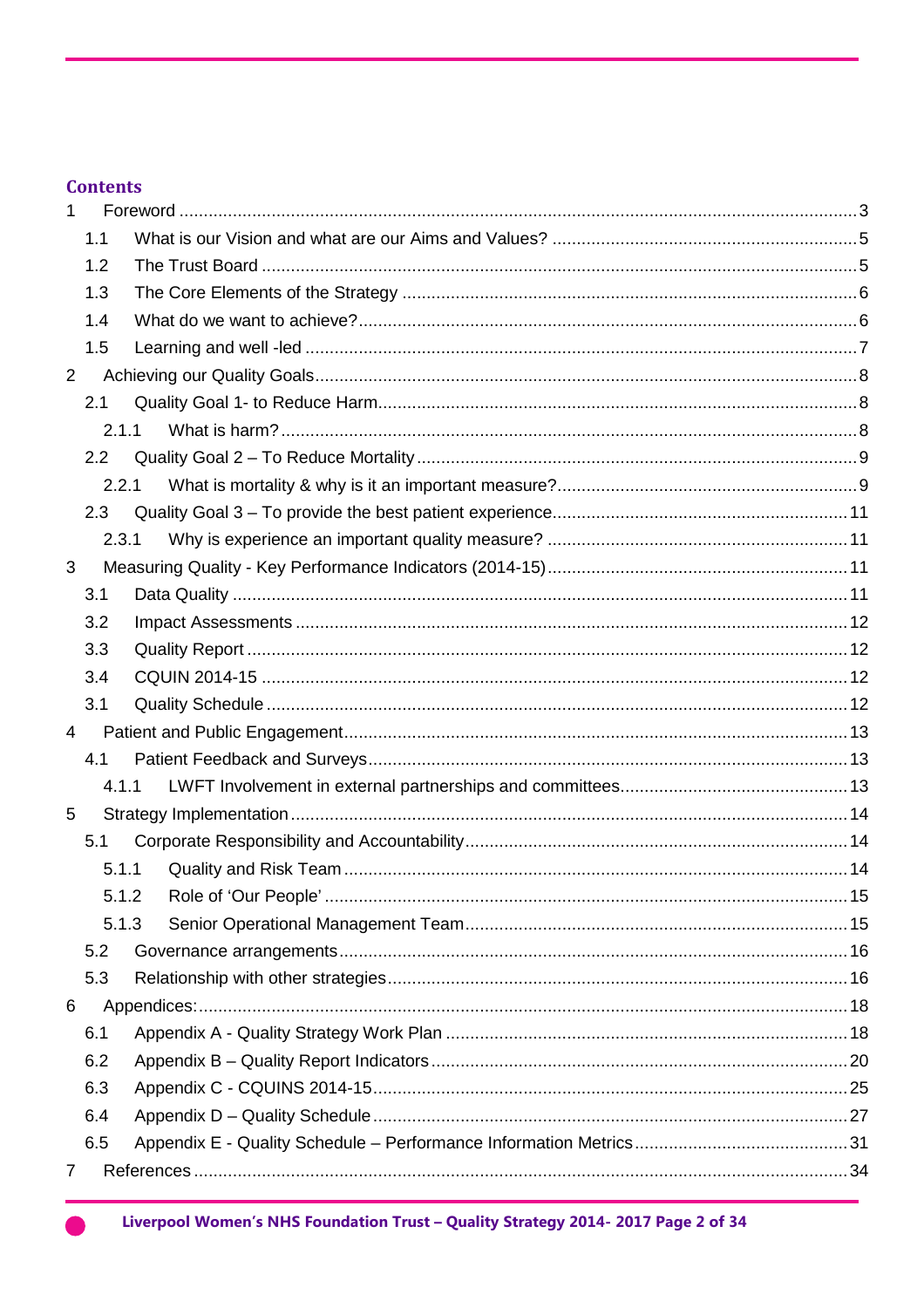## **1 Foreword**

Our vision is to be the leading provider of healthcare for women, babies and families. Our Quality Strategy is ambitious and builds on our successes to date.

We aspire to deliver safe and effective care for every patient whilst at the same time ensuring that they are treated with compassion, dignity and respect. The Quality Strategy sets out how we at Liverpool Women's will deliver high quality care by putting patients at the centre of all we do.

Our Quality Goals are:

- To reduce harm
- To reduce mortality
- To improve the patient experience

We will focus our attention on projects that will reduce harm and mortality, improve patient experience and make the care that we give to our patients reliable and grounded in the foundations of evidence based care.

To achieve these challenging goals, our people will have to demonstrate unwavering determination and a commitment to quality improvement despite internal and external challenges.

We will build on our performance and efficiency to create a culture of continuous quality improvement. Our goal is to become a learning organisation in which every member understands their role in delivering clinical quality and works towards that goal every day.

We will place considerable emphasis on understanding the systems, practices and behaviours that underpin clinical quality, working towards excellence in clinical systems and engaging all of our employees in improvement and learning.

Throughout the lifetime of the Strategy we will annually review and amend our quality indicators, and build on our existing governance and safety infrastructure to drive continuous improvement.

This strategy sets out the quality goals that we have set ourselves for the next 3 years. We start by reiterating the Trust's long standing strategic aims which encompass the defining work done by Lord Darzi before setting out clearly each of our 3 main quality goals.

For each high level quality objective we include the specific targets to which we aspire and go on in section 4 to list some of our intended feedback mechanisms to ensure that we hear what our patients, governors and staff have to say about the quality of care which we provide.

In section 5 we commit ourselves to using the Quality Governance Model developed by our regulator, Monitor, and set out the governance arrangements which will ensure that we are held accountable for delivery.

The appendices include the comprehensive metrics for the Trust which encompass all our areas of clinical care.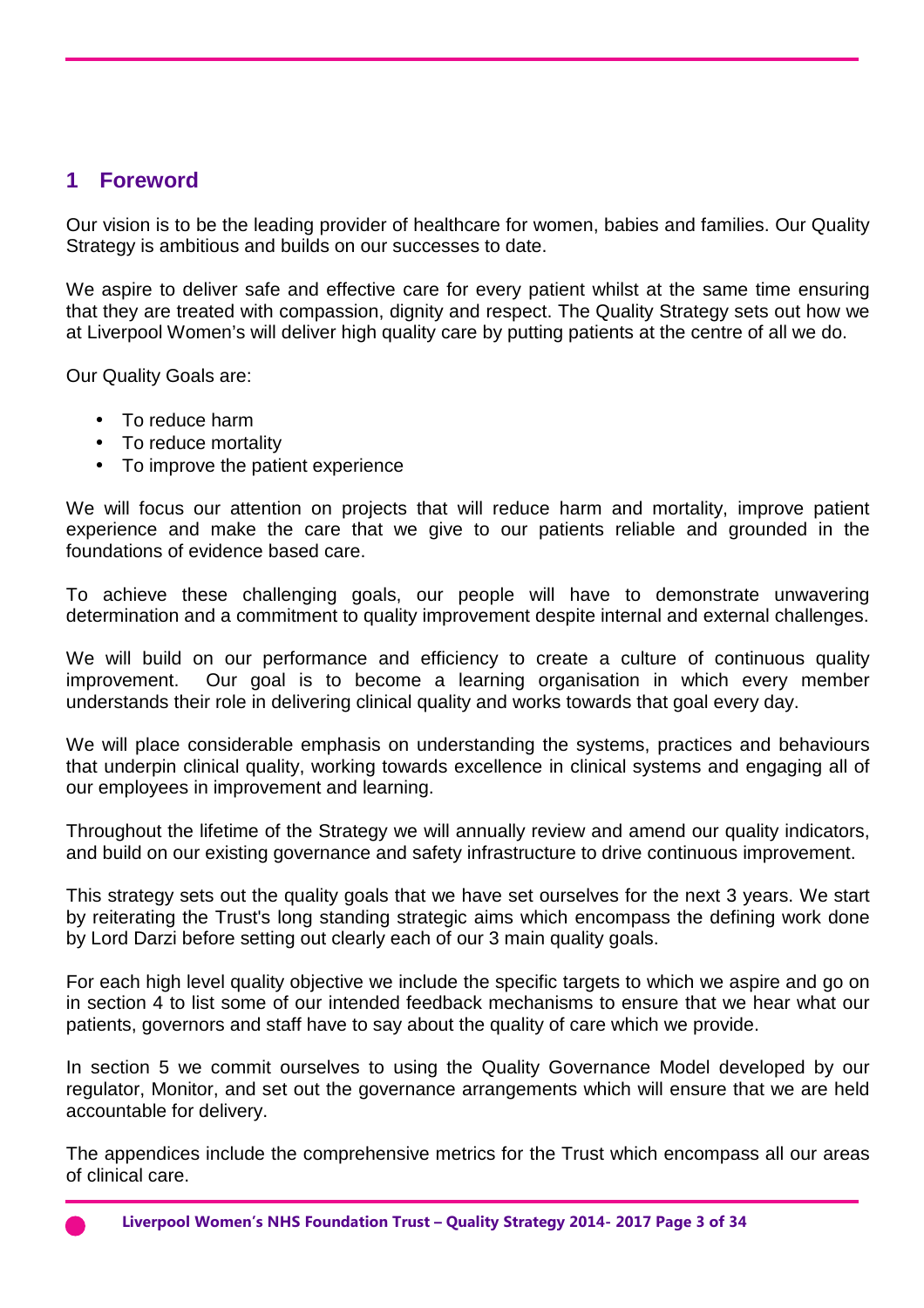Accountability for delivery of this the LWH Foundation Trust Quality Strategy rests with the board and its delivery will be led by the Medical Director and the Director of Nursing and Midwifery.

Kathryn Thomson Chief Executive Liverpool Women's NHS Foundation Trust

September 2014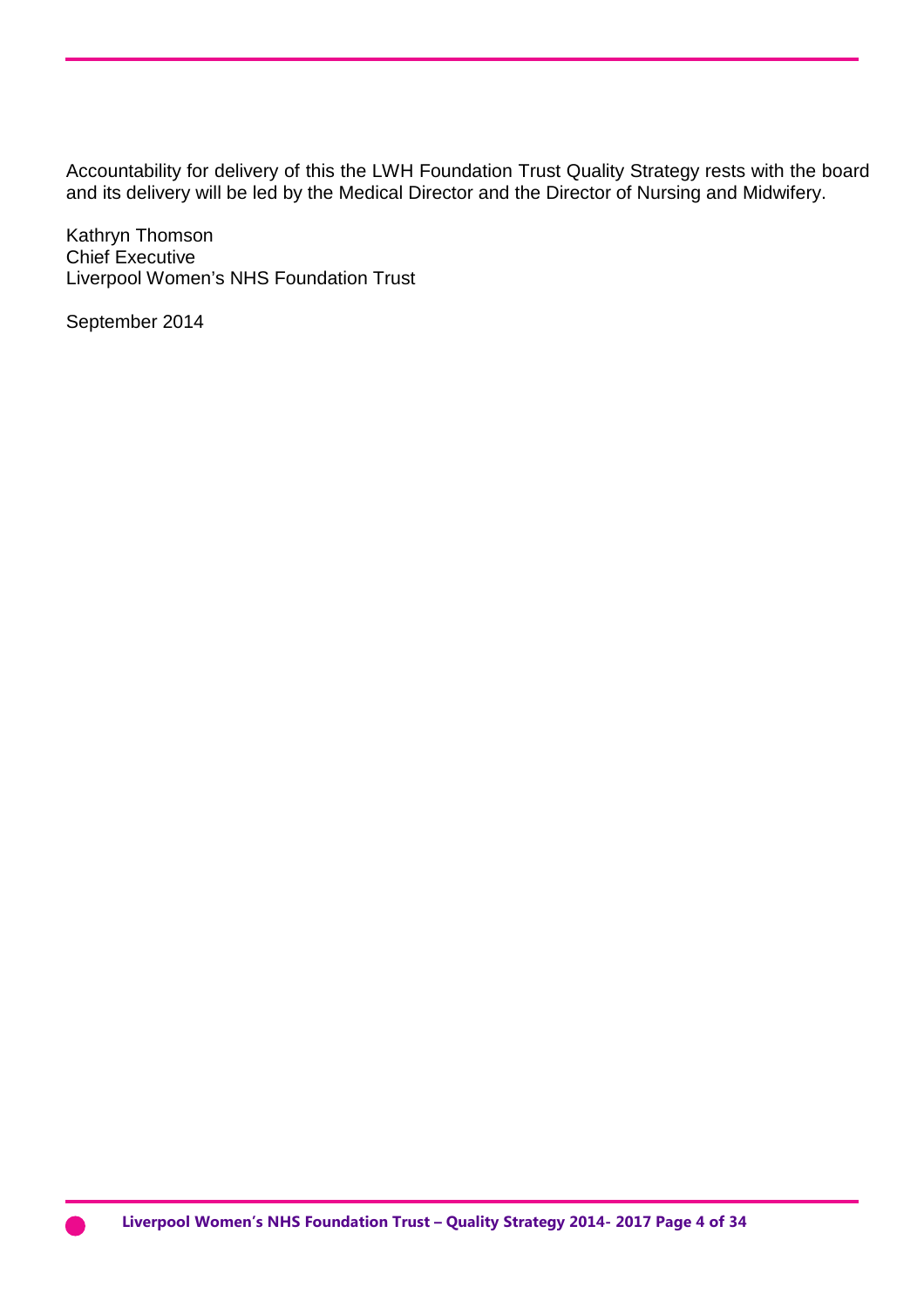## **1.1 What is our Vision and what are our Aims and Values?**

**Table 1 Vision, Aims & Values** 

## **Our Vision**  We will be the recognised leader in healthcare for women, babies and their families. **Our Aims – WE SEE**  • To develop a well led, capable, motivated and entrepreneurial **W**orkforce • To be ambitious and **E**fficient and make the best use of available resources • To deliver **S**afe services • To participate in high quality research in order to deliver the most **E**ffective outcomes • To deliver the best possible **E**xperience for patients and staff **Our Values – we CARE and we LEARN**  • **C**aring – we show we care about people • **A**mbition – we want the best for people • **R**espect – we value the differences and talents of people • **E**ngaging – we involve people in how we do things • **L**earn – we learn from people past, present and future

## **1.2 The Trust Board**

The Trust Board has overall responsibility for the activity, integrity and strategy of the Trust and has a statutory duty of quality, as part of its role, to ensure high standards of quality governance.

The Trust Board is pivotal in setting the organisational culture in relation to quality and promoting continuous quality improvement, particularly in providing challenge and seeking assurance that we are achieving our aims. It will carry out this role both corporately as a Board and via the Governance and Clinical Assurance Committee.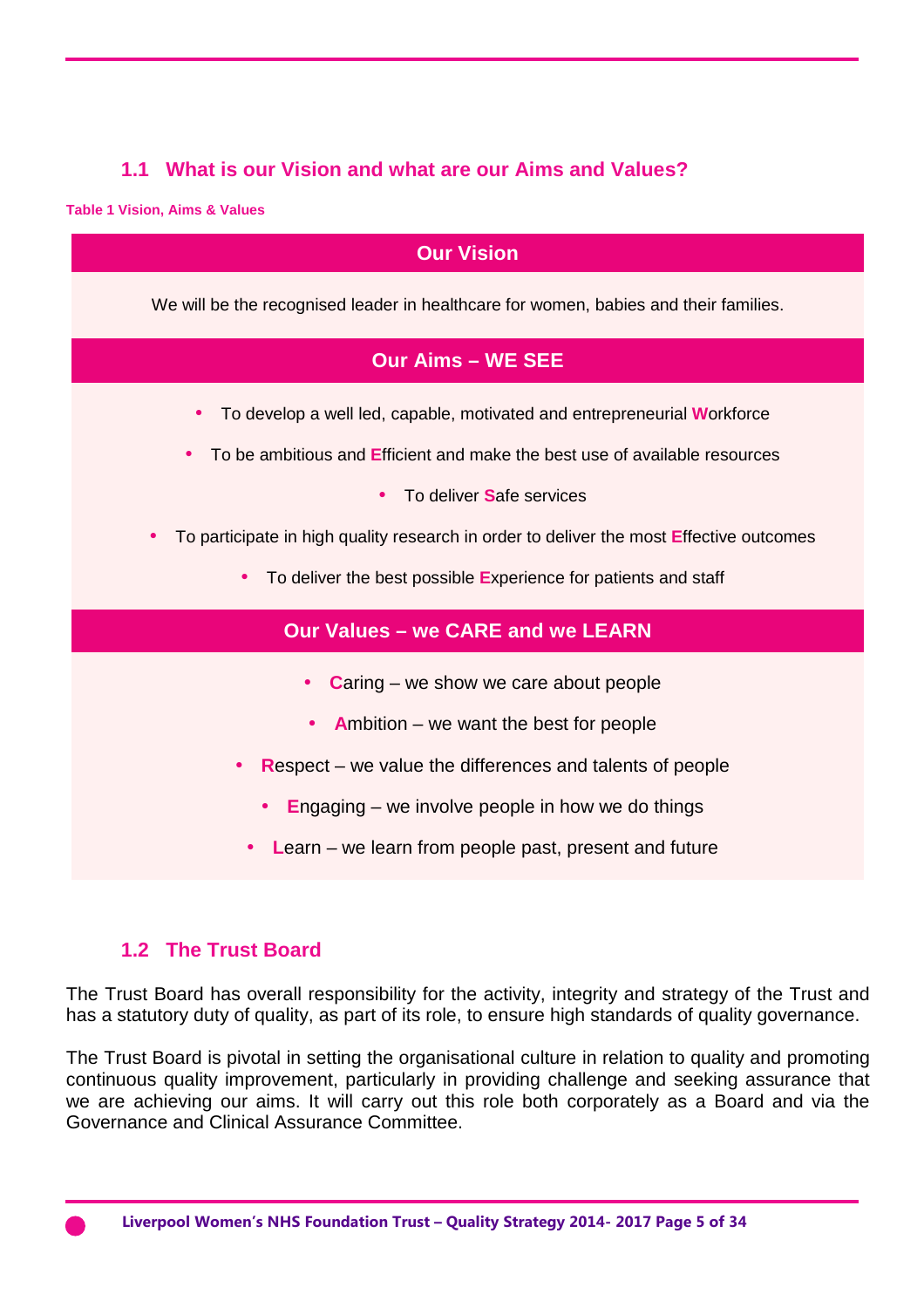## **1.3 The Core Elements of the Strategy**

This Quality Strategy sets out the objectives and scope and aims of the Trust. The strategy identifies what 'Quality' means for the Trust, gives clear direction and a shared vision for how we ensure this is a priority at all levels in the Trust. It also outlines how Quality is organised within the Trust as part of a whole-system approach to improving standards and protecting the public from sub-optimal standards of care.

In 'High Quality Healthcare for All'<sup>1</sup>, Darzi states that quality is the organising principle for the NHS with emphasis on patient safety, patient experience and the effectiveness of care. "High quality care should be as safe and effective as possible, with patients treated with compassion, dignity and respect. As well as clinical quality and safety, quality means care that is personal to each individual." This strategy details how these fundamental aspects of quality care will be achieved.

Darzi described quality as having three essential components:

#### **Table 2 Quality Components**

l

| <b>Patient Safety</b> | <b>Clinical Effectiveness</b> | <b>Patient Experience</b> |
|-----------------------|-------------------------------|---------------------------|
|                       |                               |                           |

- i. **The safety of treatment and care provided to patients** safety is of paramount importance to patients and is the bottom line when it comes to what NHS services must be delivering.
- ii. **Effectiveness of the treatment and care provided to patients** measured by both clinical outcomes and patient‐related outcomes. There is much evidence of wide variation in the clinical effectiveness of care delivered across the country;
- iii. **The experience patients have of the treatment and care they receive** how positive an experience people have on their journey through the NHS can be even more important to the individual than how clinically effective care has been.

#### **1.4 What do we want to achieve?**

At Liverpool Women's NHS Foundation Trust, we aim to achieve high quality care by putting patients at the centre of all we do, getting it right first time, every time for every patient. We will do this by ensuring:

- Continuous improvement and effective patient care and excellent clinical outcomes for patients
- A patient centred and patient led approach to care that includes treating patients courteously and compassionately, involving them in decisions about their care and keeping them informed.

High quality care for all: NHS Next Stage Review final report, ISBN 978-0-10-174322-8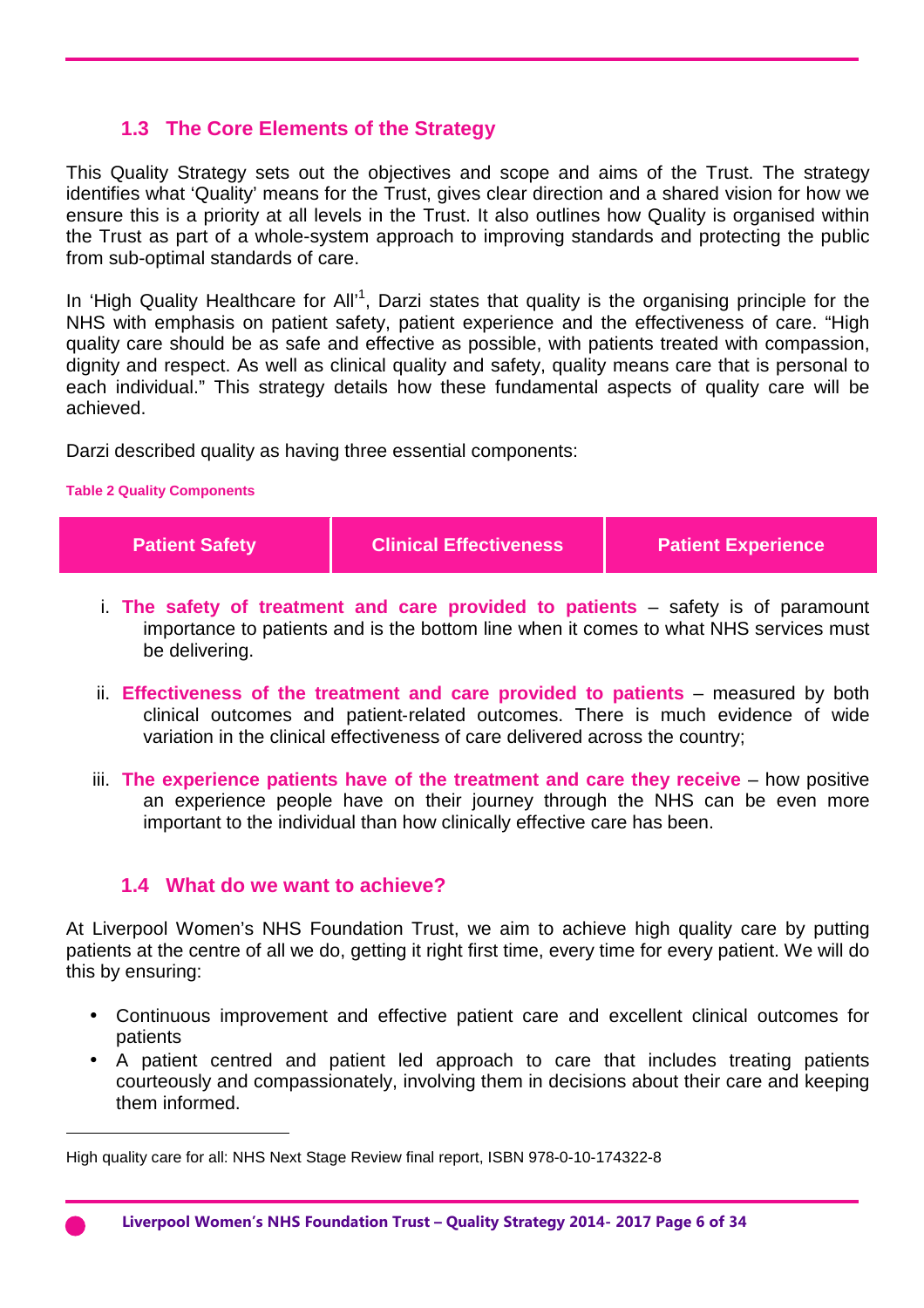- The Services are developed in response to feedback from patients, the public and other key stakeholders.
- We reduce the risk from clinical errors and adverse events, as well as a commitment to learn from mistakes and share learning across the Trust.
- An environment which is safe for both patients and staff and supports their needs and wellbeing.
- The Trust is well managed and compliant with regulatory requirements.
- Engagement of all our staff in services which are clinically led and owned.
- We have an open and transparent culture, that encourages staff to speak out in the interest of patients (if they are concerned).

Over the lifetime of this strategy we will aim to achieve our quality goals.

#### **1.5 Learning and well -led**

#### • **Inspiring vision – developing a compelling vision and narrative**

Over the life time of this strategy the Board will continue to engage staff with a compelling vision that inspires them to work towards common goals. The Board need to demonstrate commitment to the vision and take actions to embed this throughout the organisation.

• **Governance – ensuring clear accountabilities and effective processes to measure performance and address concerns** 

The Board will be clear about who is accountable for maintaining standards of care; they will establish systems to monitor performance, and fair processes for staff and patients to voice concerns.

• **Leadership, culture and values – developing open and transparent cultures focused on improving quality** 

The Board will develop leaders throughout the organisation and create strong cultures, based on values and expected behaviours.

• **Staff and patient engagement – focusing on engaging all staff and valuing patients' views and experience** 

The Board will ensure that staff are engaged in the work of the organisation and that the experiences and views of patients are understood and acted on.

• **Learning and innovation – focusing on continuous learning, innovation and improvement** 

The Board will develop a culture of continuous learning and improvement to support staff to provide the best possible care within the resources available.

The Trust has committed to NHSLA sign-up-to-safety campaign and have aligned the quality indicators to a safety improvement plan.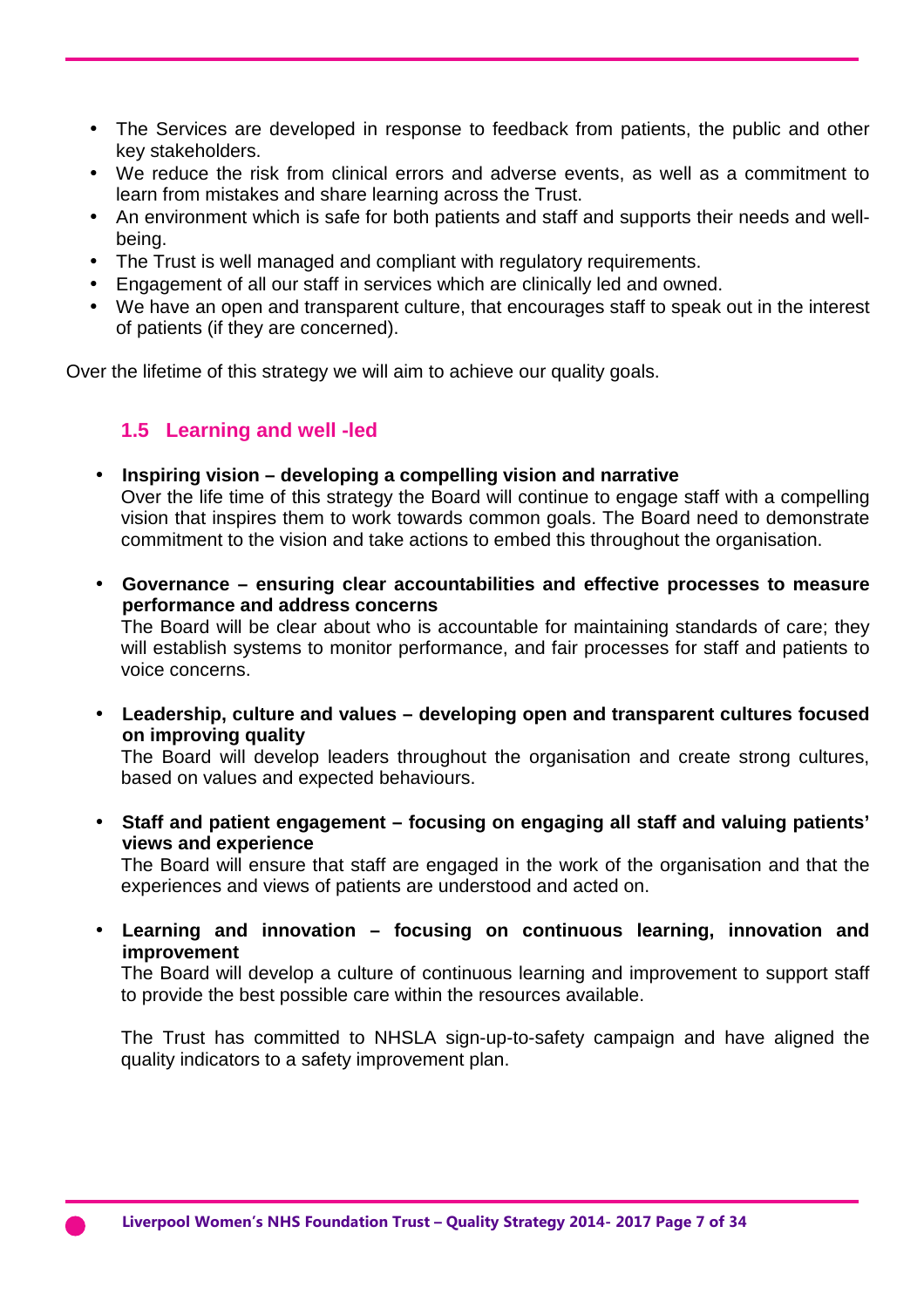## **2 Achieving our Quality Goals**

## **2.1 Quality Goal 1- to Reduce Harm**

#### **2.1.1 What is harm?**

Despite the best efforts of every healthcare professional, harm occurs every day to patients in every hospital. Catastrophic events are rare but we acknowledge that unintentionally a significant number of patients experience some harm in the course of their care. Given the nature of the services we provide, harm can sometimes result in lifelong consequences for women, babies and families.

We recognise that the national priorities with respect to reducing harm to patients relate to

- Pressure ulcers
- Catheter associated urinary tract infection
- Venous thrombo-embolism (VTE)
- Falls

Given the nature of the services we provide at Liverpool Women's, very few of our patients would suffer harm as a result of any of the above. That does not mean we do not cause avoidable harm. We have thought carefully about those harms which are particularly relevant to the services we provide and the patients we care for. We have agreed these are

- Infection
- Avoidable birth injury
- Medication errors
- Multiple pregnancy as a result of fertility treatment

#### **Our Improvement Priorities for each of the Harms**

Our priorities for improvement with respect to infection are:

- To reduce the number of elective surgical site infections in gynaecology to an average of 3 per calendar month.
- To work to cleanse data for emergency patients and determine underlying infection complication rates.
- To achieve zero MRSA infection
- To achieve zero C-Diff infection
- To achieve neonatal infection rates as follows:
	- A proportion of preterm babies who develop a late-onset bloodstream infection i.e. the proportion of preterm babies below 30 + 0 weeks' gestation admitted who have a late-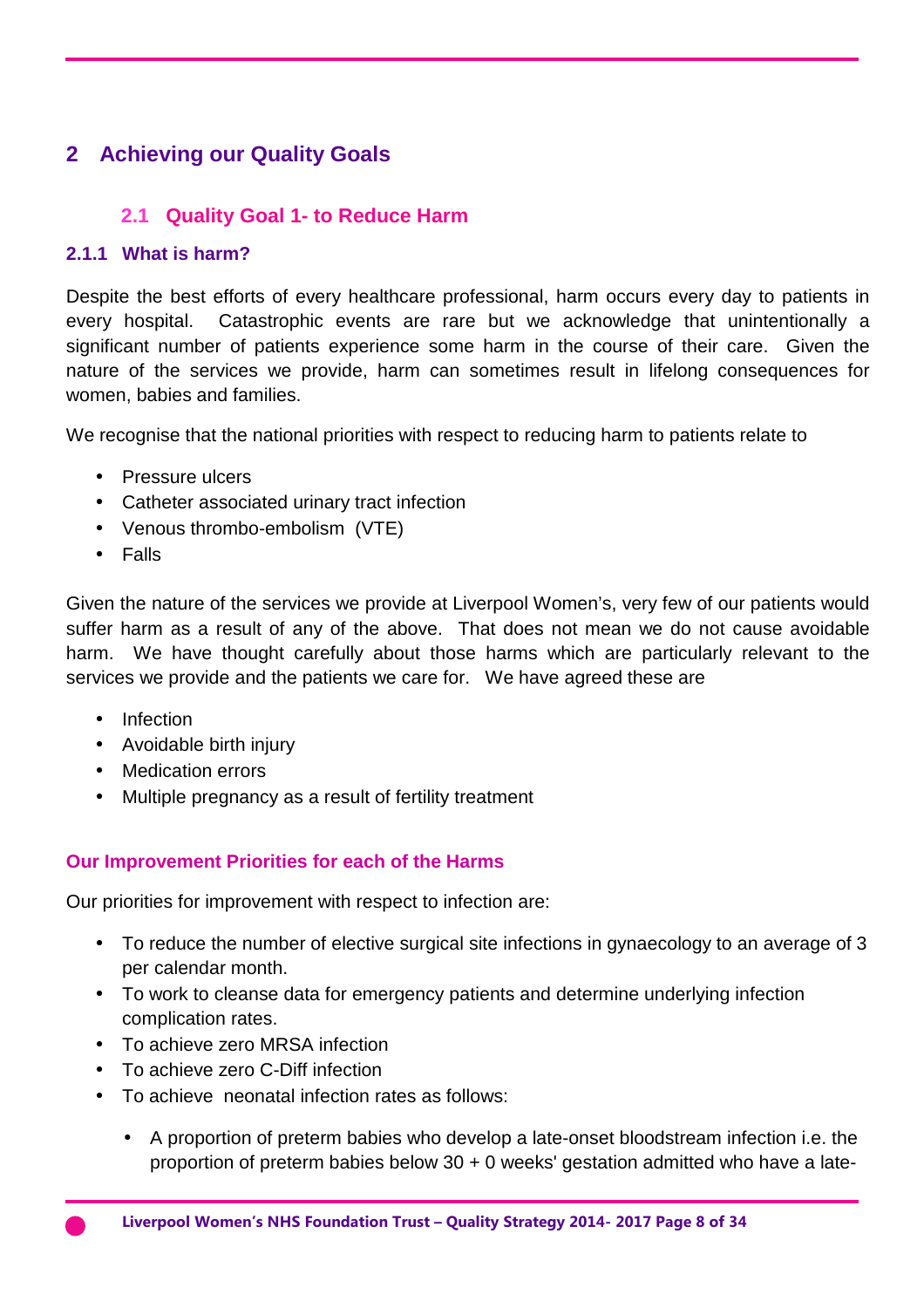onset bloodstream infection (one occurring > 72 hours of age) below the median benchmarked against the VON-UK network.

• A rate of late-onset bloodstream infections in preterm infants i.e. the number of episodes of late-onset bloodstream infection in preterm babies below 30 + 0 weeks' gestation per 100 VLBW intensive care and high dependency days below 0.5 infections per 100 VLBW IC and HD days..

Our priorities for improvement with respect to avoidable birth injury are:

- To reduce the incidents of babies born with avoidable Grade 2/3 Hypoxic Ischaemic Encephalopathy by 50% over 3 years. All still births on review are coded according to CMACE classification, one of which is growth restriction. We will be able to identify any improvement by the ongoing continuous stillbirths audit.
- To reduce the number of very low birth weight babies (<1500g) who have ultrasound evidence of periventricular haemorrhage (grade 3 or 4) or periventricular leukomalacia to be in the lowest quartile of benchmarking peers (VON).

Our priorities for improvement with respect to medication errors are:

- To increase reporting of all medication error incidents by 10% quarter on quarter (~16% in year) to enable identification and resolution of causal factors.
- To ensure that all medication incidents rated at  $\ge$ /=10 are subject to a Root Cause Analysis (in order to capture and implement learning and reduce the number of serious medication error incidents).

Our priority for improvement with respect to multiple pregnancies as a result of assisted conception treatment is:

• To ensure that no more than 10% of live births are multiples

## **2.2 Quality Goal 2 – To Reduce Mortality**

## **2.2.1 What is mortality & why is it an important measure?**

Sadly, patients die whilst in hospital and Liverpool Women's is no different. The NHS uses a standardised measurement to calculate mortality across the NHS. This risk adjusted mortality ratio compares a hospital's actual mortality rate to the mortality rate that would be expected given the characteristics of the patients treated; this gives a risk adjusted expected mortality rate.

In calculating this, many factors are taken into account, such as the age and sex of patients, their diagnosis, whether their hospital stay was planned or an emergency and any other conditions the patient may have. If a hospital has a mortality rate of 100 that means that the number of patients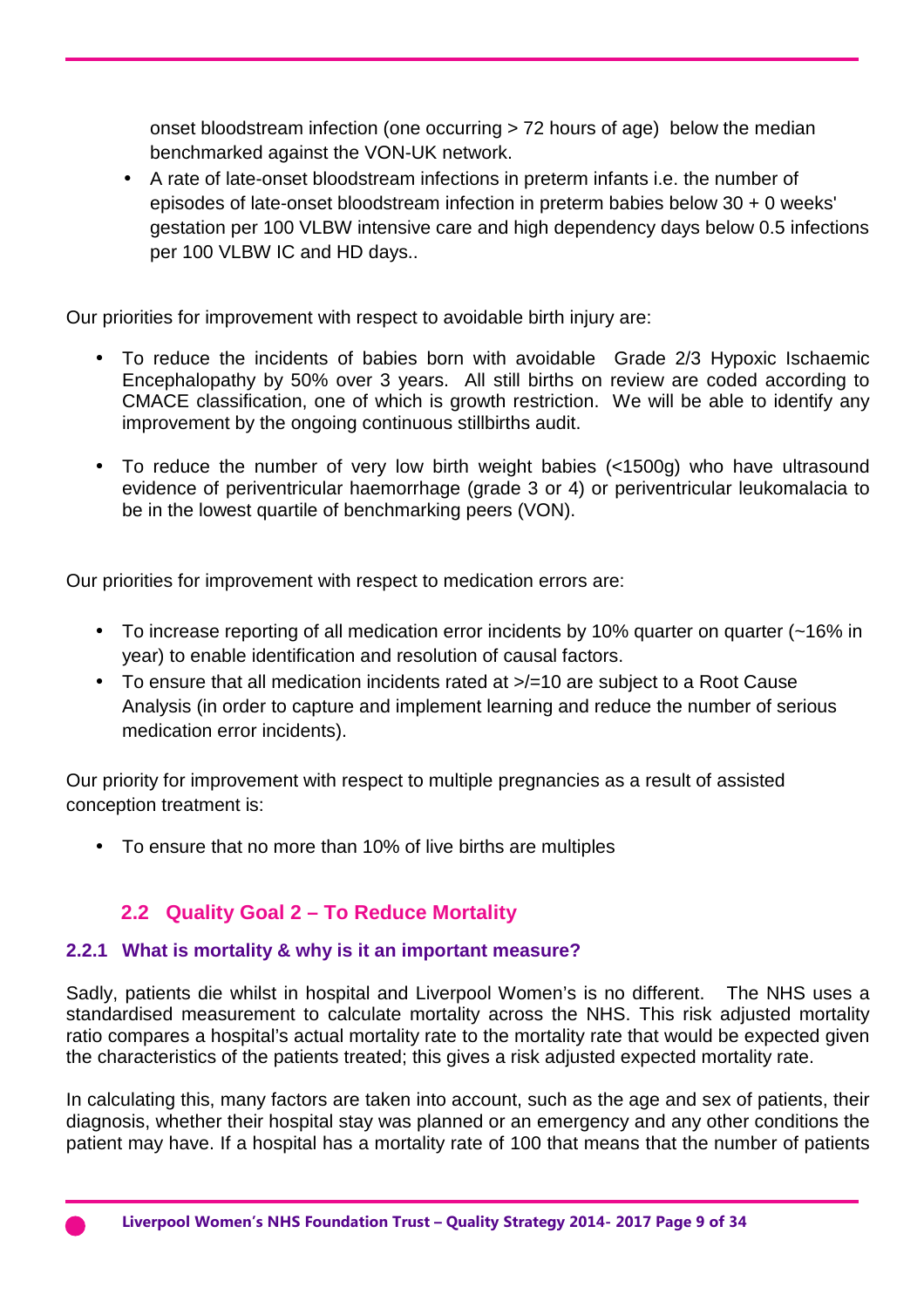who died was exactly as was expected. A mortality rate above 100 means more patients died than would be expected and below 100 means that fewer than expected died.

This assessment of mortality using HSMR is not a useful tool for this organisation since maternal deaths, stillbirths and neonatal deaths which account for the great majority of deaths are excluded from those calculations. The remaining deaths in the Trust are in gynaecology and are of such small numbers that the use of HSMR may give false concern or reassurance. This matter has been considered very carefully and we are committed to monitoring our mortality by focussing on each clinical area separately. We will record our mortality rates in those areas and benchmark against national standards. Each case will be reviewed individually so that any lessons regarding failures of care may be learned.

Given the nature of the services we provide at Liverpool Women's, including end of life care for cancer patients and the very premature babies born or transferred here, we do see deaths, many of which are expected However, our quality goal is to reduce mortality wherever possible in the following areas:

- Neonates
- Gynaecology
- Maternity (including maternal death & stillbirth)

## **Our Improvement Priorities**

Our improvement priority for neonatal mortality is:

• To deliver our risk adjusted neonatal mortality (deaths within 28 days of birth following a live birth) within 1% of the national Neonatal Mortality Rate as published by ONS.

Our improvement priority for gynaecology mortality is:

• No non-cancer related deaths in Gynaecology. Delivered by using Serious Incident review, Morbidity and Mortality meetings and staff education bulletins to ensure any lessons from such rare events are learnt by all staff.

Our improvement priorities for maternity are as follows:

- Zero 'Direct maternal deaths'.
- To reduce the incidence of stillbirths attributed to Small for Gestational Age (SGA) by 20% by early implementation of the NHS England saving babies' lives care bundle. Every still birth is reviewed and categorised according to CMACE categorisation, of which small for gestational age is one. Ongoing audit will identify a decrease in the number of cases assigned to this category.
- Introduce the national 'safety thermometer' for maternity services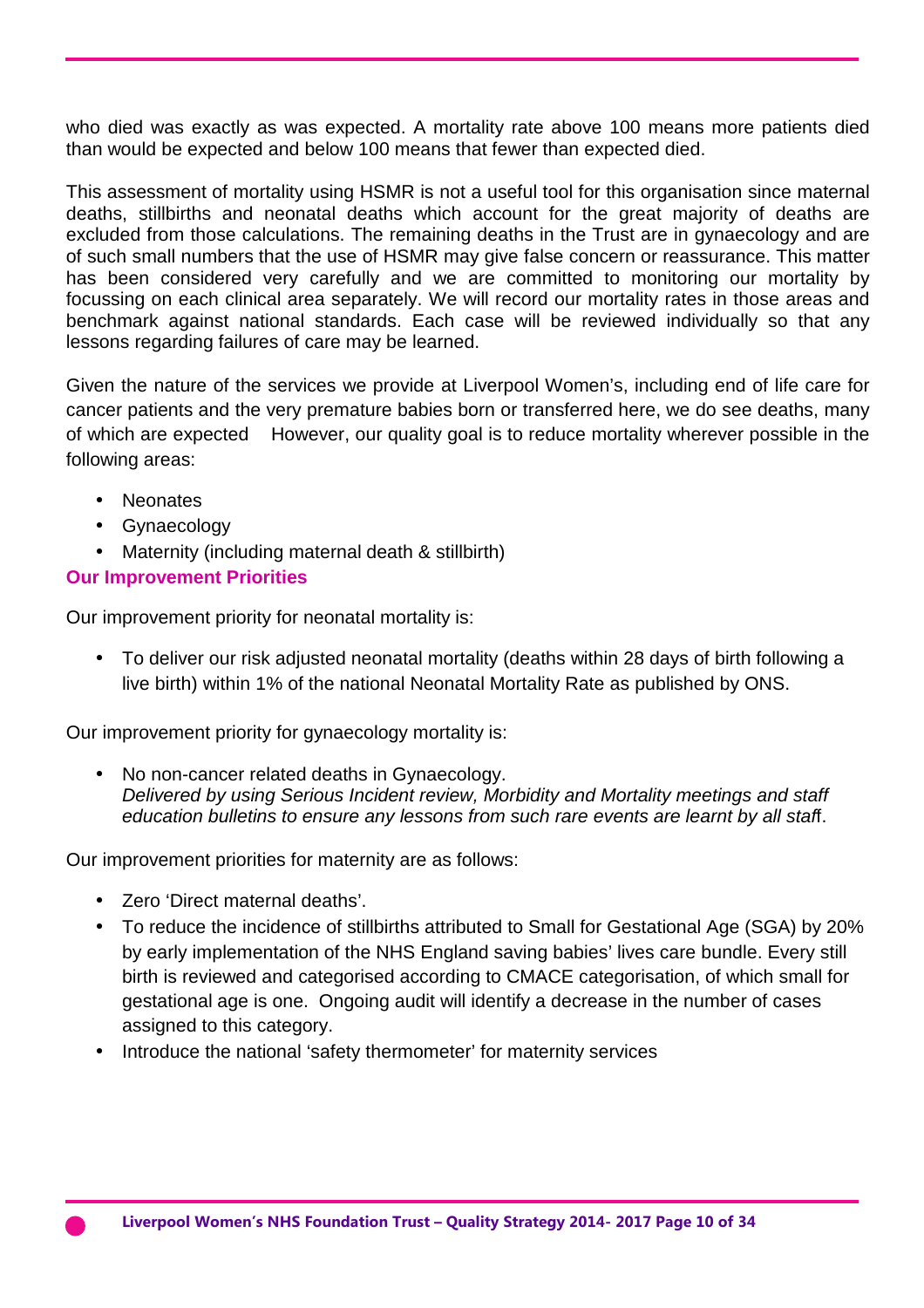## **2.3 Quality Goal 3 – To provide the best patient experience**

### **2.3.1 Why is experience an important quality measure?**

The experience that our patients have whilst under the care of our organisation is of utmost importance to us. We understand that many of our patients have contact with us at some of the most significant times in their lives and it is our ambition to make each patient's experience the best that it can possibly be.

A great patient experience is delivered by a workforce who are engaged, competent and motivated to deliver high quality care.

Our priorities for Patient experience are:

- 1:1 care in established labour provided to >=95% of women.
- Pain relief of choice in labour: To provide epidural pain relief to 95% of women requesting it, where possible and clinically appropriate.
- To be in the upper quartile of Patient Surveys across all pathways.

## **3 Measuring Quality - Key Performance Indicators (2014-15)**

The Trust measures quality performance in three ways, through:

- Quality Report (annual Indicators) Appendix A
- CQUIN measurement Appendix B
- The CCG Quality Schedule Appendix C

## **3.1 Data Quality**

Our data quality is founded on the principles:

| <b>Accuracy</b>     | Is data recorded correctly and is it in line with the<br>methodology for calculation?                                      |
|---------------------|----------------------------------------------------------------------------------------------------------------------------|
| <b>Validity</b>     | Has the data been produced in compliance with<br>relevant requirements?                                                    |
| <b>Reliability</b>  | Has data been collected using a stable process in a<br>consistent manner over a period of time?                            |
| <b>Timeliness</b>   | Is data captured as close to the associated event as<br>possible and available for use within a reasonable time<br>period? |
| <b>Relevance</b>    | Does all data used to generate the indicator meet<br>eligibility requirements as defined by guidance?                      |
| <b>Completeness</b> | Is all relevant information, as specified in the<br>methodology, included in the calculation?                              |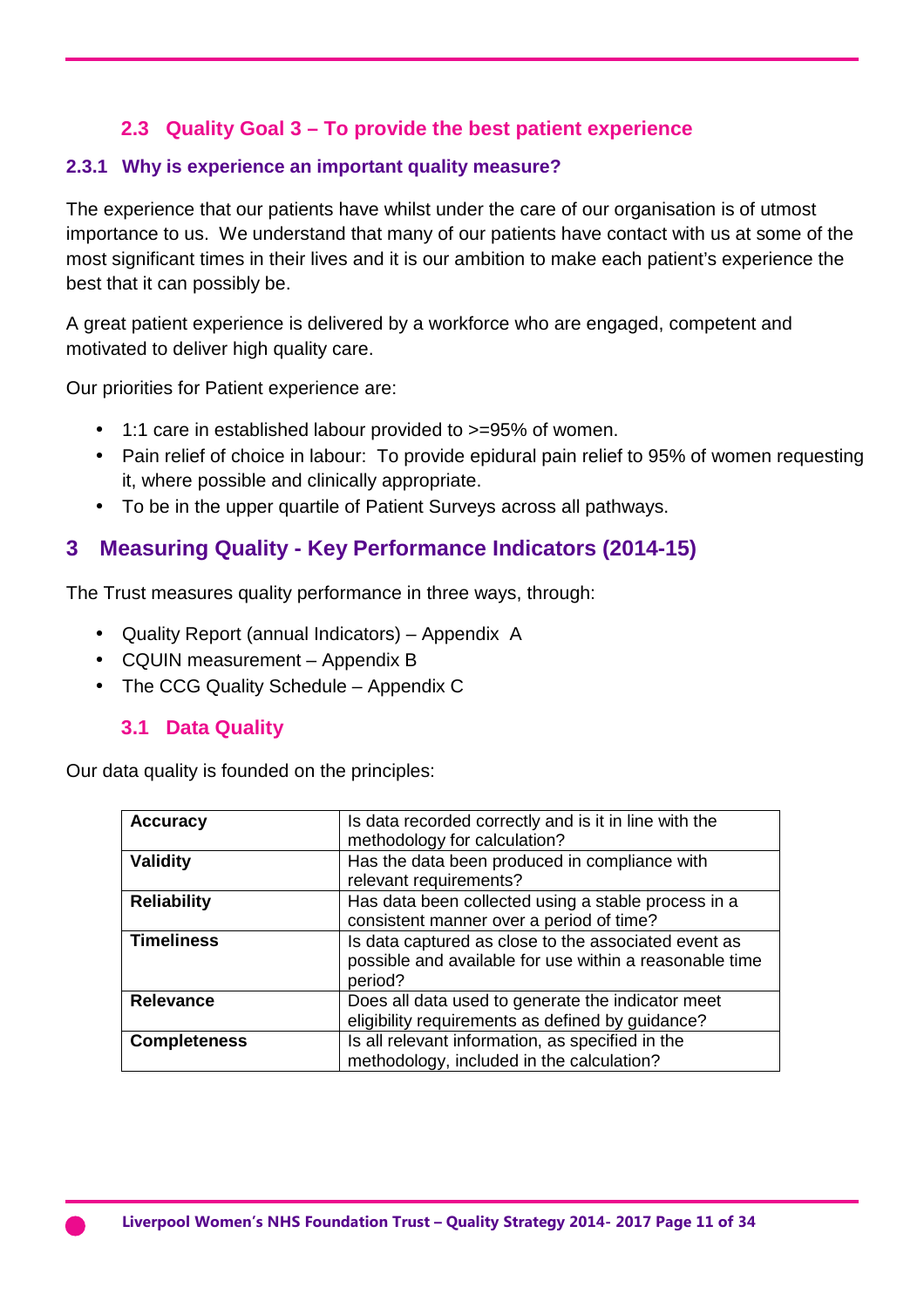#### **3.2 Impact Assessments**

In April 2014 a new equality measurable was introduced into the quality schedule which states 'providers must provide evidence that any relevant redesign of services or cost improvement initiatives have been subject to an equality impact assessment report' these assessments and reports have to be submitted quarterly in accordance with the quality contract reporting schedule and will be reviewed by the clinical commissioning groups.

#### **3.3 Quality Report**

In our quality report of 2013-14 we set out our quality indicators and priorities for improvement in 2014-15. We will publish our progress in meeting these aims in 2015, together with our Financial Accounts. (See Appendix B).

#### **3.4 CQUIN 2014-15**

Commissioning for Quality and Innovation (CQUIN) targets. (See Appendix C).

#### **3.1 Quality Schedule**

The requirements of the Quality Schedule are outlined in Appendix D.

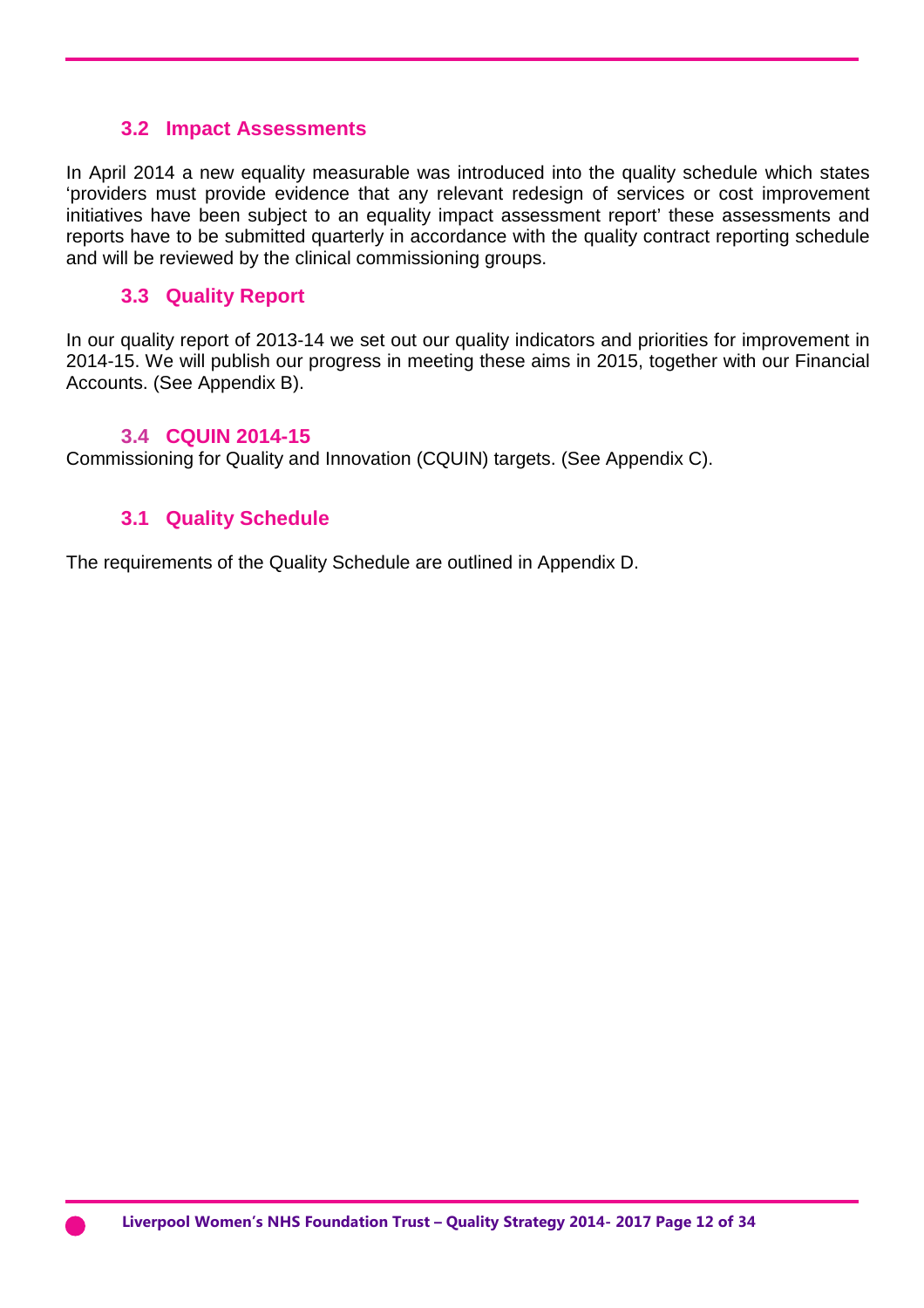## **4. Patient and Public Engagement**

The Trust's aim "To deliver the best possible **Experience** for patients and staff" is reflected in the Trust's declared work streams in the Patient Experience domain within the Quality Report. (See Appendix B)

#### **3.2 Patient Feedback and Surveys**

The Trust recognises the value of having patients, governors, members and the public at the heart of its quality strategy. This is particularly significant when planning redesign and transformation of services. This strategy is underpinned by an ethos of involvement and engagement which will ensure the quality strategy dovetails our membership strategy. Indeed, in this second year of the strategy, members of the Council of Governors have been invited to participate in their own "Patient Safety Walkabouts" following a piloting of the associated framework tool by the Board of Directors.

The Trust also welcomes the opportunity to engage with Commissioners to ensure services across the broader health economy are fit for purpose and of an excellent quality. This is particularly pertinent to women's healthcare as a high quality positive experience of women's services can have a very profound impact on the wider health and wellbeing of the family unit.

Patient views on quality are actively sought through:

- Annual surveys and service specific surveys of patients who have recently used Trust services
- The use of frequent feedback surveys (real time feedback)
- Nursing and Midwifery Care surveys
- Friends & Family test
- Feedback forms, the Trust's social media accounts and e-mail contact
- NHS Choices web site
- A variety of other initiatives looking at patient outcomes.

#### **3.2.1 LWFT Involvement in external partnerships and committees**

LWFT staff also attend a variety of external engagements to provide information and feedback about the quality of services provided by the Trust as summarised below:

| Internal                                     | <b>External</b>                                                                    |
|----------------------------------------------|------------------------------------------------------------------------------------|
| <b>Clinical Quality Governance Committee</b> | <b>Clinical Commissioning Groups</b>                                               |
|                                              | Governance and Clinical Assurance   Local Authority Overview & Scrutiny Committees |
| Committee                                    |                                                                                    |
| <b>Board of Directors</b>                    | Community / Patient groups.                                                        |
| <b>LWFT Council of Governors</b>             | Local HealthWatch groups                                                           |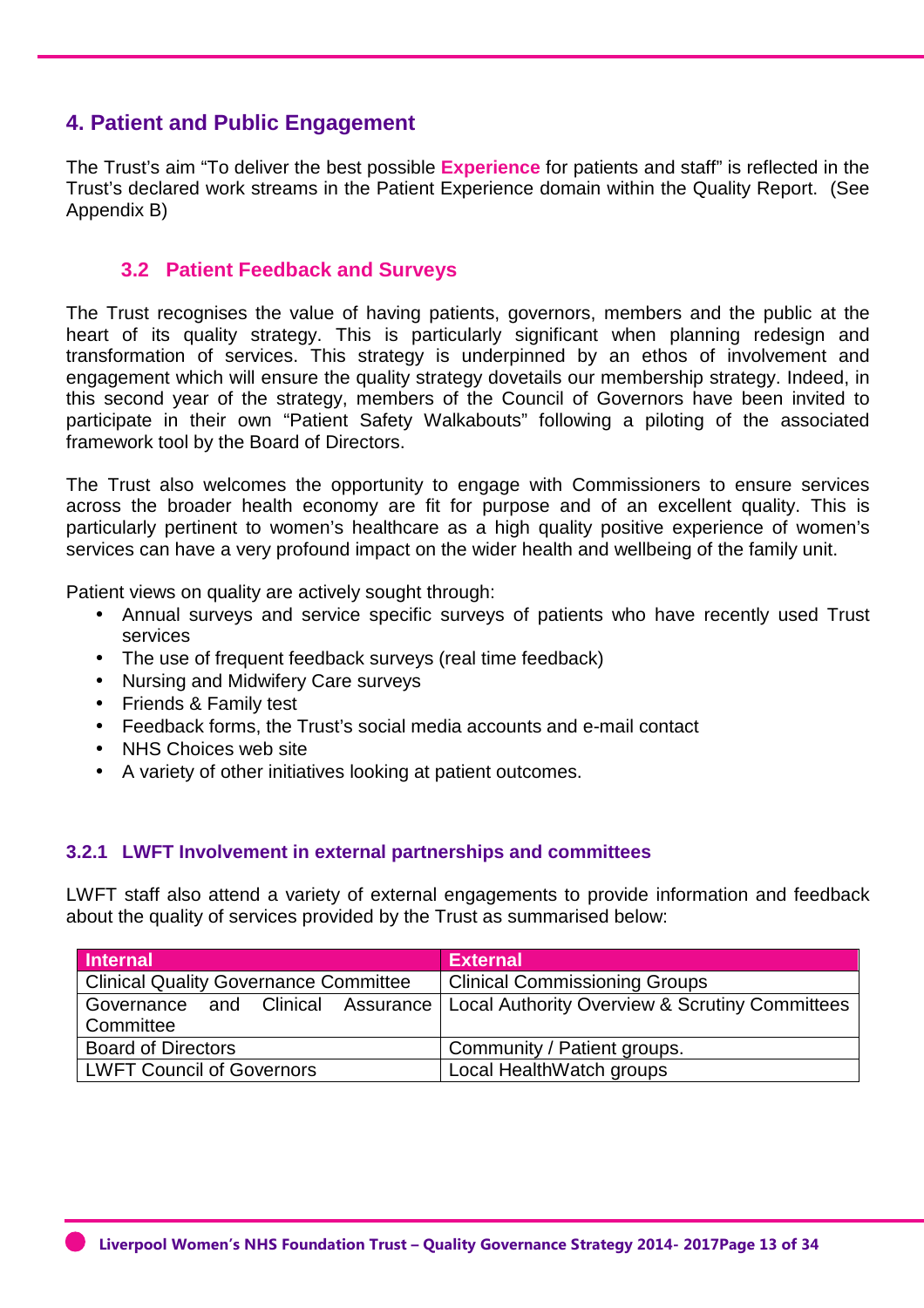## **4 Strategy Implementation**

## **4.1 Corporate Responsibility and Accountability**

The Chief Executive has overall accountability for Quality Governance, delegating the executive responsibility to the Director of Nursing and Midwifery and Medical Director who in turn are responsible for reporting to the Trust Board on the quality governance agenda and ensuring that any supporting strategy documents are implemented and evaluated effectively.

Individual Board members; both Executive and Non-executive are expected to champion quality and to do this visibly by participating in a regular programme of walkabouts, engaging with staff and patients and gathering feedback.

To support delivery of this strategy we will be guided by Monitor's Quality Governance Framework:



#### **Source: Monitor Quality Governance**

#### **4.1.1 Quality and Risk Team**

Whilst the main delivery of quality occurs within each of the services, the team has a crucial role in:

- Providing support and impetus for action, interpreting and acting on national guidance.
- Facilitating change within services, providing them with the tools, skills and methodologies.
- Ensuring consistency of approach and linkages between clinical services and corporate departments.
- Providing advice to the clinical services on patient safety issues; providing intelligent information on incidents, near misses and investigation outcomes;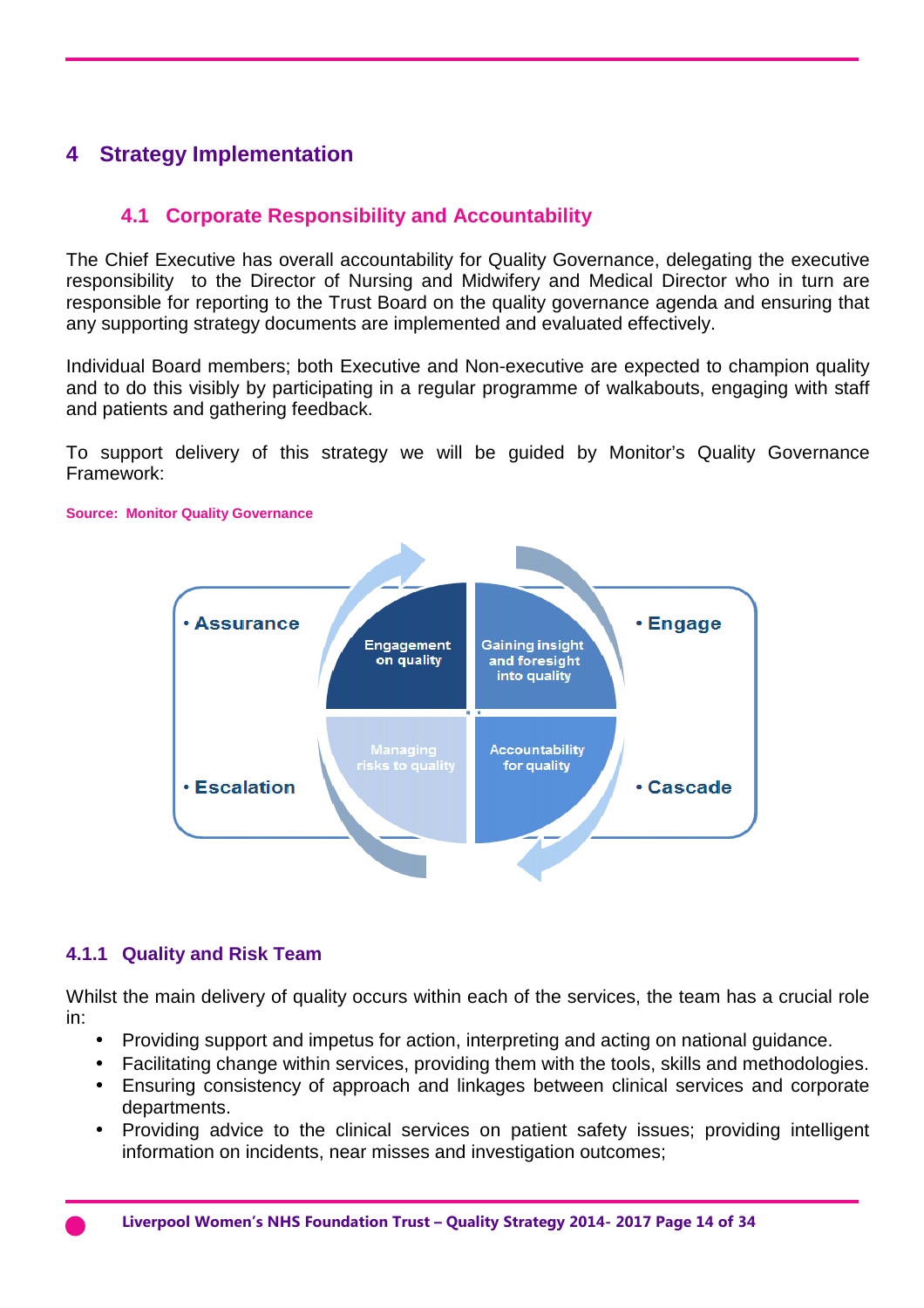leading investigations relating to serious untoward incidents; and overseeing the implementation of patient safety strategies and work streams.

• Ensuring the effective management of complaints, liaising with PALS, Claims and the Clinical Services and providing intelligent information on patient experiences to aid organisational learning.

#### **4.1.2 Role of 'Our People'**

Our people are our biggest asset in delivering safe, effective services underpinned by a positive patient and staff experience. In order to improve quality staff need to understand what is expected of them. They also need the opportunity to identify and act on issues they know could adversely affect or improve quality of services.

Service Managers take responsibility for, and are accountable for, the quality of their services, recognising that sustained improvement delivers the best results when championed and actioned locally. To achieve this we work closely with all our people to ensure they understand where the issues are and help them to achieve the improvement. This may involve training in quality improvement and service redesign. It also requires regular, accurate and consistent information and intelligence about the services we provide.

#### **4.1.3 Senior Operational Management Team**

Senior Management are accountable for the delivery of the Quality Strategy within their areas. It is their responsibility to ensure that the governance values are embedded in their services and this means:

#### • **Awareness**

- o All staff should know that quality improvement is a key priority for the Trust and understand how they can contribute to the agenda.
- o All staff should be aware of what CQC compliance is and the purpose of the 'Essential Standards of Quality and Safety'.
- o All staff should be aware of the key policies and processes and should comply with them.

#### • **Compliance**

o All services should use the CQC standards to plan a programme to support the Quality Strategy, to ensure improvement year on year and ensure the CQC registration and compliance requirements applicable to them are met. (This supports the operational business plan).

#### • **Assurance**

o Each Management team should be 'assured' (i.e. by evidence collation, walkabouts, surveys, audits etc) of, and be able to demonstrate compliance with the standards and other relevant accreditation requirements.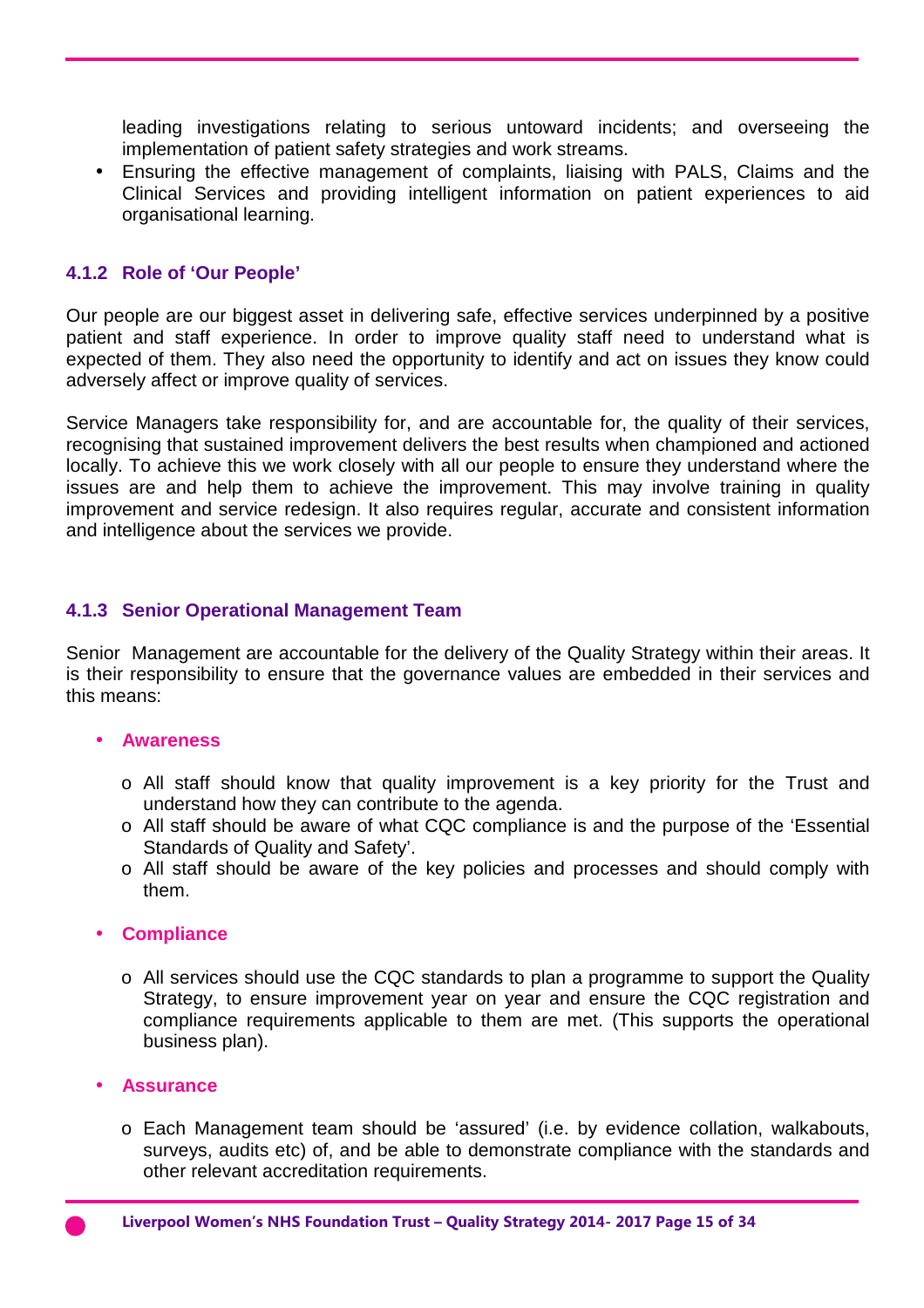#### • **Sharing and learning**

o Services should be sharing areas of good practice and learning across the Trust, both when things go well and when things could be improved.

#### • **Leadership and drive for results**

o Each service needs to support the Trust goal of being a centre of excellence and provider of choice by continually striving to improve and ensure the Trust can set itself apart by the quality of its care.

#### **4.2 Governance arrangements**

A key component of Quality Governance is sound risk management practice and the Trust has set clear risk management objectives to support the achievement of the Quality Strategy objectives. The Trust is committed to providing high standards of patient centred care in all settings. All services are required to focus on patient safety, experience, outcomes and quality of care whilst acting with responsibility within the financial and performance framework of the Trust.

Two committees are responsible for matters of Quality and Safety. They are the Governance and Clinical Assurance Committee (GACA), a sub-committee of the Board and the Clinical Quality Governance Committee (formerly known as the Clinical Governance Committee), which reports into GACA.

The individual service areas are responsible for managing those quality priorities and indicators of relevance to them and are required to report on them monthly to their local Quality Improvement Group or forum in a standardised format dashboard. These groups report quarterly to the Clinical Quality Governance Committee, who raises exceptions and concerns with the Operational Board and reports quarterly to the Governance and Clinical Assurance subcommittee, which in turn reports biannually to the board. Thus the Trust's Clinical Quality Governance Committee and ultimately the Board have an overview of the delivery of the work streams in respect of all quality priorities and indicators as illustrated in fig.2.

#### **4.3 Relationship with other strategies**

The Trust recognises the interdependencies of other strategies within the organisation that work alongside the quality strategy and support delivery of our quality priorities.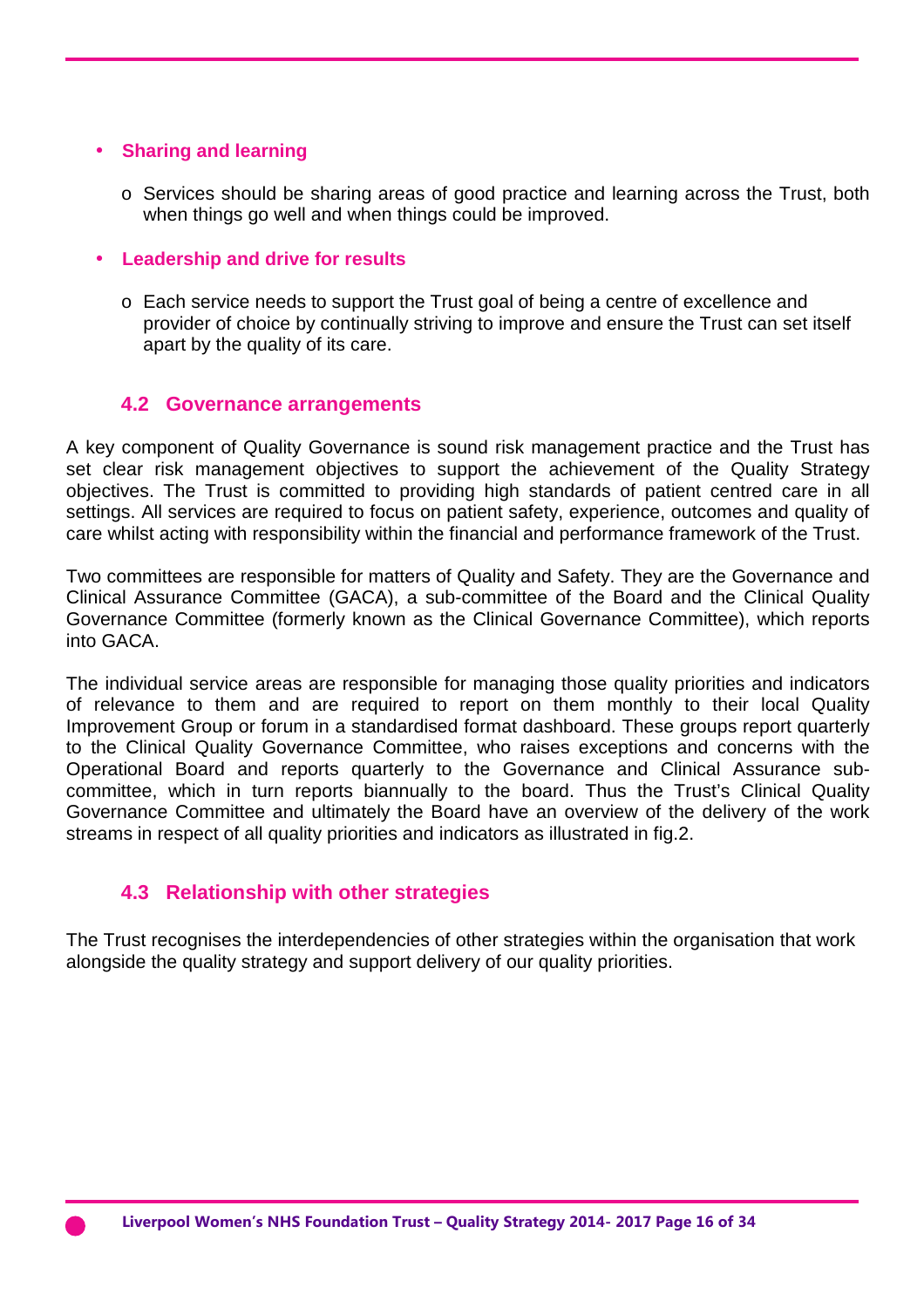**Figure 1 Quality Governance reporting framework**



**Liverpool Women's NHS Foundation Trust – Quality Governance Strategy 2014- 2017Page 17 of 34**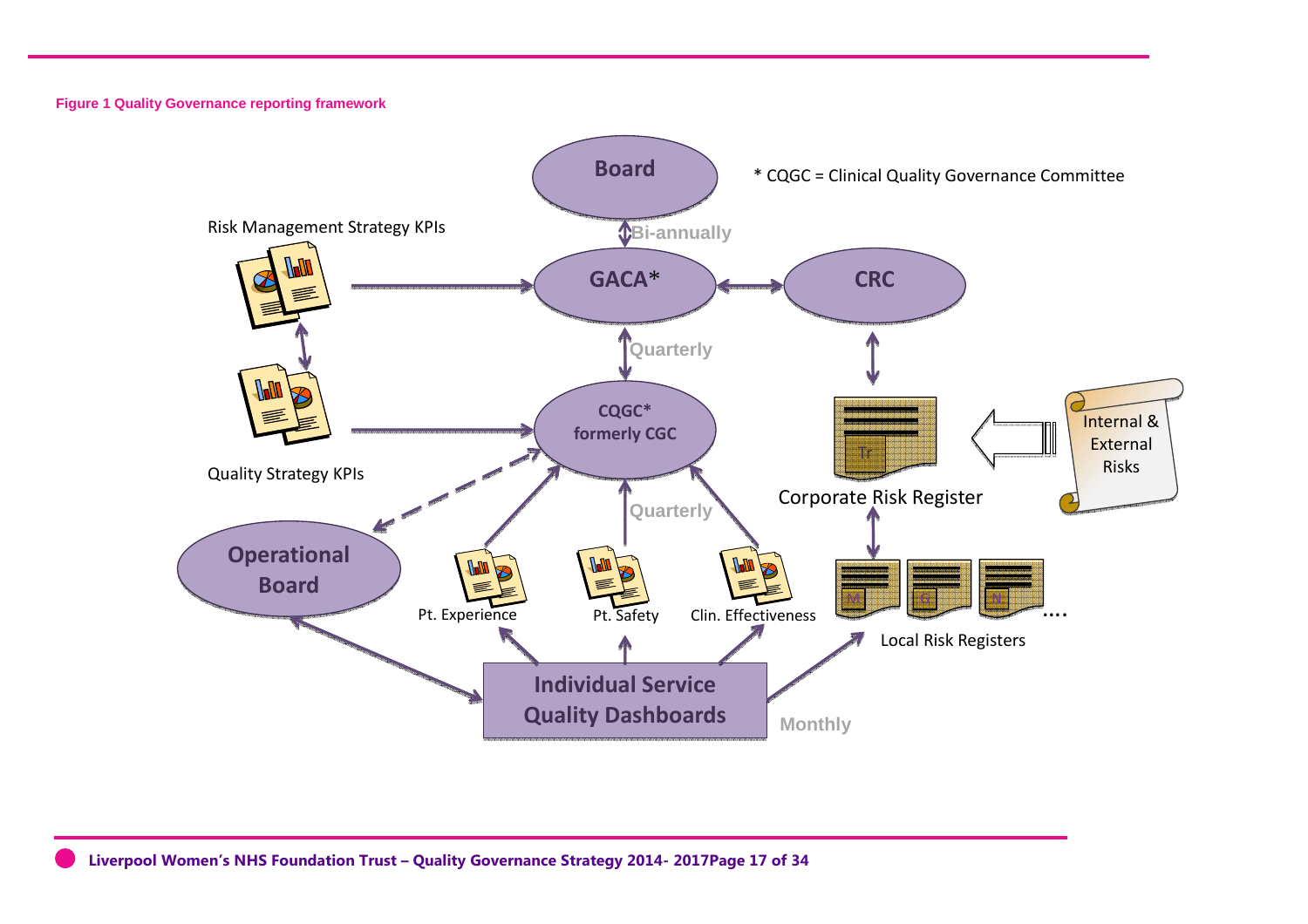## **5 Appendices:**

## **5.1 Appendix A - Quality Strategy Work Plan**

In setting out the direction and pace of our quality improvement journey, we are committing to delivering the following phased deliverables.

#### **Table 3 Quality Strategy Work Plan**

| <b>Objectives- Engagement on Quality</b>                                        |                                                                                          |  |                                                           |  |                                                                                            |  |  |  |  |  |
|---------------------------------------------------------------------------------|------------------------------------------------------------------------------------------|--|-----------------------------------------------------------|--|--------------------------------------------------------------------------------------------|--|--|--|--|--|
| 2014-15 Complete / On track<br>2015-16 Objectives<br>Key:<br>2016-17 Objectives |                                                                                          |  |                                                           |  |                                                                                            |  |  |  |  |  |
|                                                                                 | Agree quality improvement methodology by consulting with Senior Management Team          |  |                                                           |  |                                                                                            |  |  |  |  |  |
|                                                                                 | and Clinical Governance Committee                                                        |  |                                                           |  |                                                                                            |  |  |  |  |  |
|                                                                                 | Ensure leadership development programmes enable leadership capability for quality        |  |                                                           |  |                                                                                            |  |  |  |  |  |
|                                                                                 | improvement                                                                              |  |                                                           |  |                                                                                            |  |  |  |  |  |
|                                                                                 | <b>Launch Quality Strategy</b>                                                           |  |                                                           |  |                                                                                            |  |  |  |  |  |
|                                                                                 |                                                                                          |  | Deliver priorities outlined in Quality Account            |  |                                                                                            |  |  |  |  |  |
|                                                                                 |                                                                                          |  |                                                           |  | Refine data collection systems to underpin identification of measurable improvement        |  |  |  |  |  |
|                                                                                 |                                                                                          |  | Implement quality dashboards across the organisation      |  |                                                                                            |  |  |  |  |  |
|                                                                                 |                                                                                          |  | Establish Patient Safety walkabouts                       |  |                                                                                            |  |  |  |  |  |
|                                                                                 |                                                                                          |  | Implement Friends and family test across the organisation |  |                                                                                            |  |  |  |  |  |
|                                                                                 |                                                                                          |  |                                                           |  | Establish framework for demonstrating improvement as a result of patient experience        |  |  |  |  |  |
|                                                                                 | feedback                                                                                 |  |                                                           |  |                                                                                            |  |  |  |  |  |
|                                                                                 |                                                                                          |  |                                                           |  | <b>Objectives- Gaining insight and foresight into Quality</b>                              |  |  |  |  |  |
|                                                                                 |                                                                                          |  |                                                           |  | Identify a single quality goal that is relevant to patients and to staff as a priority for |  |  |  |  |  |
|                                                                                 |                                                                                          |  | improvement for each of our clinical areas.               |  |                                                                                            |  |  |  |  |  |
|                                                                                 |                                                                                          |  |                                                           |  | (Maternity / Gynaecology / Anaesthetics / Neonatal Paediatrics / Reproductive Medicine     |  |  |  |  |  |
|                                                                                 | and Genetics).                                                                           |  |                                                           |  |                                                                                            |  |  |  |  |  |
|                                                                                 |                                                                                          |  | national/international comparisons.                       |  | Analyse the Trust's performance on key quality indicators, benchmarked against             |  |  |  |  |  |
|                                                                                 |                                                                                          |  |                                                           |  | Develop a strategy for each of the quality goals over a 3-5 year period with agreed        |  |  |  |  |  |
|                                                                                 |                                                                                          |  | improvement targets                                       |  |                                                                                            |  |  |  |  |  |
|                                                                                 |                                                                                          |  |                                                           |  | Seek representation in the Improvement groups from the public / stakeholders               |  |  |  |  |  |
|                                                                                 | Establish processes and procedures to support realisation of the ambitions to fulfil the |  |                                                           |  |                                                                                            |  |  |  |  |  |
|                                                                                 |                                                                                          |  |                                                           |  | post-Francis requirements under the Duty of Candour and embedding of an open,              |  |  |  |  |  |
|                                                                                 |                                                                                          |  | honest and transparent culture.                           |  |                                                                                            |  |  |  |  |  |
|                                                                                 |                                                                                          |  |                                                           |  | Ensure that clinical quality remains a core feature of mainstream reporting to the Board   |  |  |  |  |  |
|                                                                                 |                                                                                          |  |                                                           |  | Consider engaging with a partner to deliver a total quality management system for          |  |  |  |  |  |
|                                                                                 | Liverpool Women's                                                                        |  |                                                           |  |                                                                                            |  |  |  |  |  |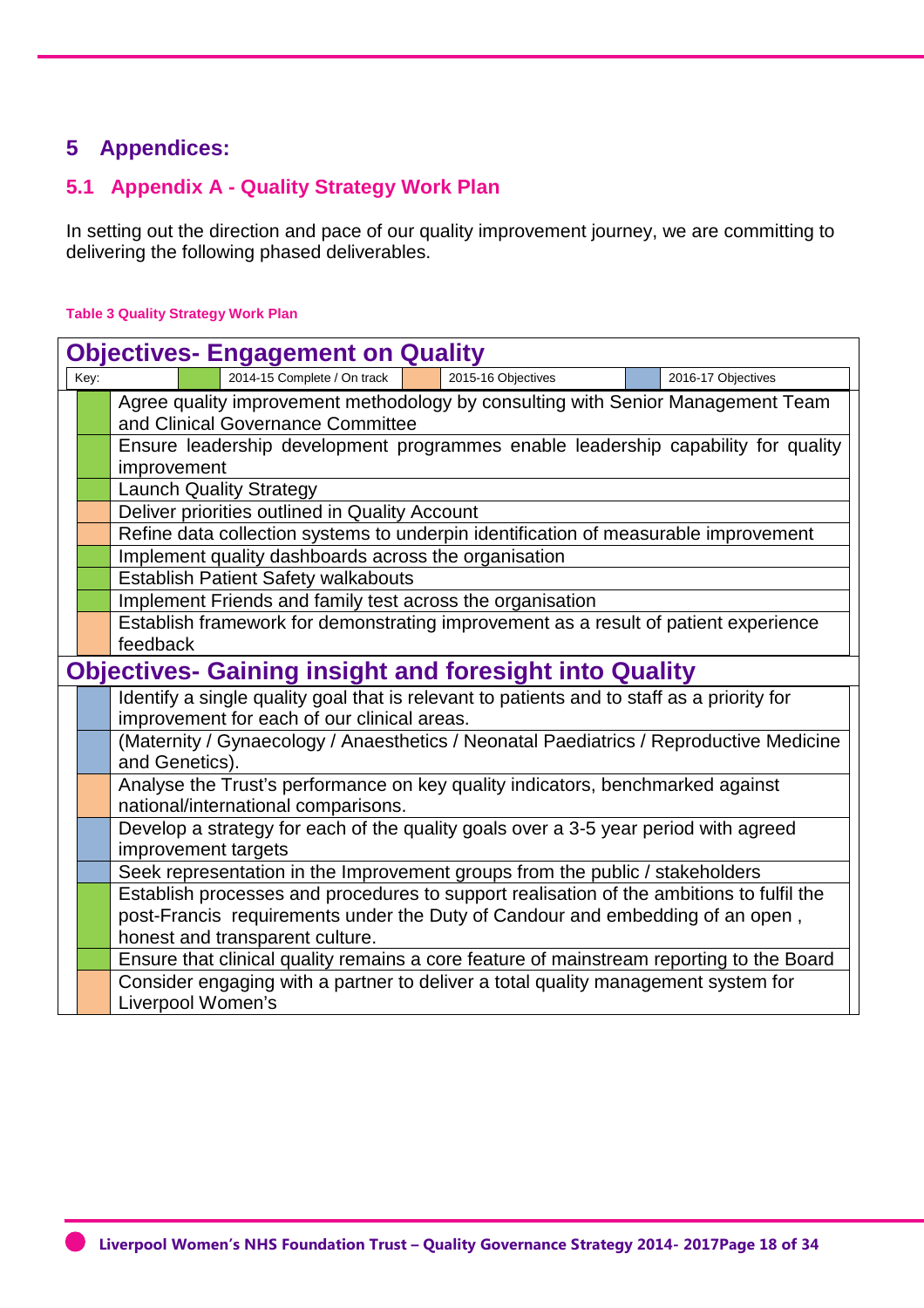| <b>Objectives-Accountability for Quality</b> |                                                                                          |  |  |  |  |  |
|----------------------------------------------|------------------------------------------------------------------------------------------|--|--|--|--|--|
|                                              | Ensure that quality information is used to drive improvement in quality performance      |  |  |  |  |  |
|                                              | Embed a systematic process for following up any issues in which quality information      |  |  |  |  |  |
|                                              | has been challenged                                                                      |  |  |  |  |  |
|                                              | Analyse the Trust's performance on key quality indicators, benchmarked against           |  |  |  |  |  |
|                                              | national/international comparisons and against the Trust's improvement performance       |  |  |  |  |  |
|                                              | over the past 2 years to enable identification of future quality improvement priorities  |  |  |  |  |  |
|                                              | Review governance structure to support the quality agenda                                |  |  |  |  |  |
|                                              | Ensure committees embrace quality through their respective terms of reference            |  |  |  |  |  |
|                                              | Ensure internal and external audit collaborate and are cohesively aligned to the quality |  |  |  |  |  |
|                                              | agenda                                                                                   |  |  |  |  |  |
|                                              | Define and develop a team of staff to lead for each of the quality goals                 |  |  |  |  |  |
|                                              | <b>Objectives- Managing Risks to Quality</b>                                             |  |  |  |  |  |
|                                              | Review best practice, nationally and internationally in relation to total quality        |  |  |  |  |  |
|                                              | management systems both in health and other sectors                                      |  |  |  |  |  |
|                                              | Ensure that quality measurement is seen as mainstream business throughout the            |  |  |  |  |  |
|                                              | organisation from Board level to staff delivering care                                   |  |  |  |  |  |
|                                              | Ensure that the BAF identifies and addresses risk to its quality objectives              |  |  |  |  |  |
|                                              | To continue to use good practice to improve learning from incidents                      |  |  |  |  |  |
|                                              | To utilise quality impact assessments when considering CIP's                             |  |  |  |  |  |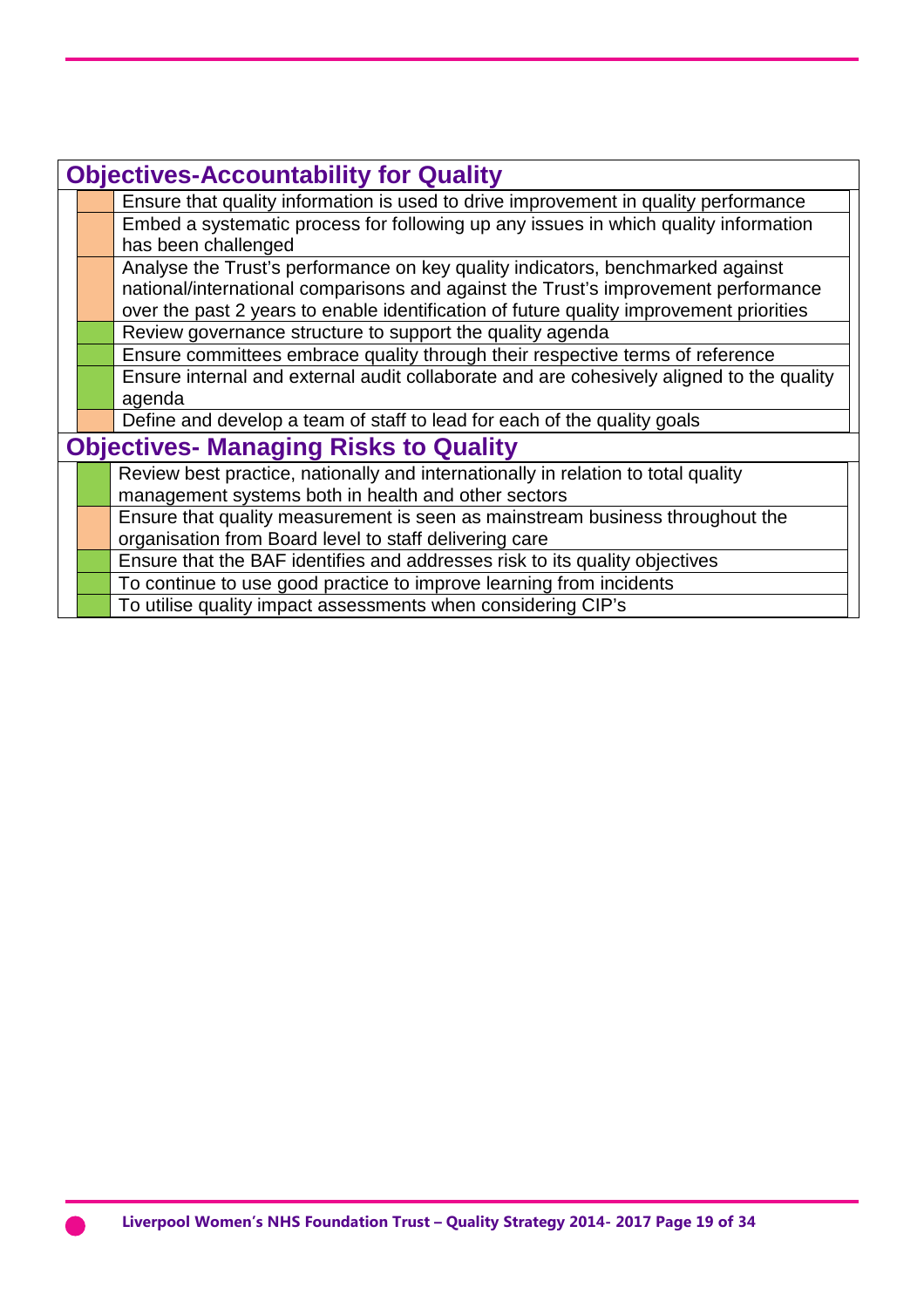## **5.2 Appendix B – Quality Report Indicators**

#### **Table 4 LWFT Quality Report indicators**

| <b>Quality</b><br><b>Indicators</b><br>2014-15                                                      | <b>Quality</b><br><b>Goal</b> | <b>Quality</b><br><b>Domain</b> | <b>Metrics</b>                                                                                                                                                               | How*                                                                                                                                                                                                                                                                                                                                                                                                                                                                                                                                                                       |
|-----------------------------------------------------------------------------------------------------|-------------------------------|---------------------------------|------------------------------------------------------------------------------------------------------------------------------------------------------------------------------|----------------------------------------------------------------------------------------------------------------------------------------------------------------------------------------------------------------------------------------------------------------------------------------------------------------------------------------------------------------------------------------------------------------------------------------------------------------------------------------------------------------------------------------------------------------------------|
| $\bullet$ Reduce<br>Gynaecology<br>surgical site<br>infections                                      | 1- Reduce<br>Harm             | <b>Patient Safety</b>           | Remain below peer group<br>(as per CHKS data)                                                                                                                                |                                                                                                                                                                                                                                                                                                                                                                                                                                                                                                                                                                            |
| • Maintain the<br>incidence of multiple<br>pregnancy after<br>fertility treatment at<br>$\leq$ 10%. | 1- Reduce<br>Harm             | <b>Patient Safety</b>           | The multiple pregnancy rates<br>(MPR) are calculated as the<br>number of fetal hearts<br>detected by ultrasound scan<br>divided by the number<br>clinical pregnancies x 100. | Multiple pregnancy rate<br>data derived and<br>examined within the<br>Hewitt Fertility Centre are<br>supplied monthly to the<br>Trust. Once received<br>these data are manually<br>entered into the storage<br>data table. Please note,<br>however, that the data<br>are always approximately<br>3 months behind due to<br>the time taken to<br>establish a pregnancy.<br>Outcome data is shared<br>internally at the Hewitt<br>Centre Quality meeting, 6<br>monthly at the Trust<br><b>Clinical Governance</b><br>meeting and externally<br>with the HFEA<br>continually. |

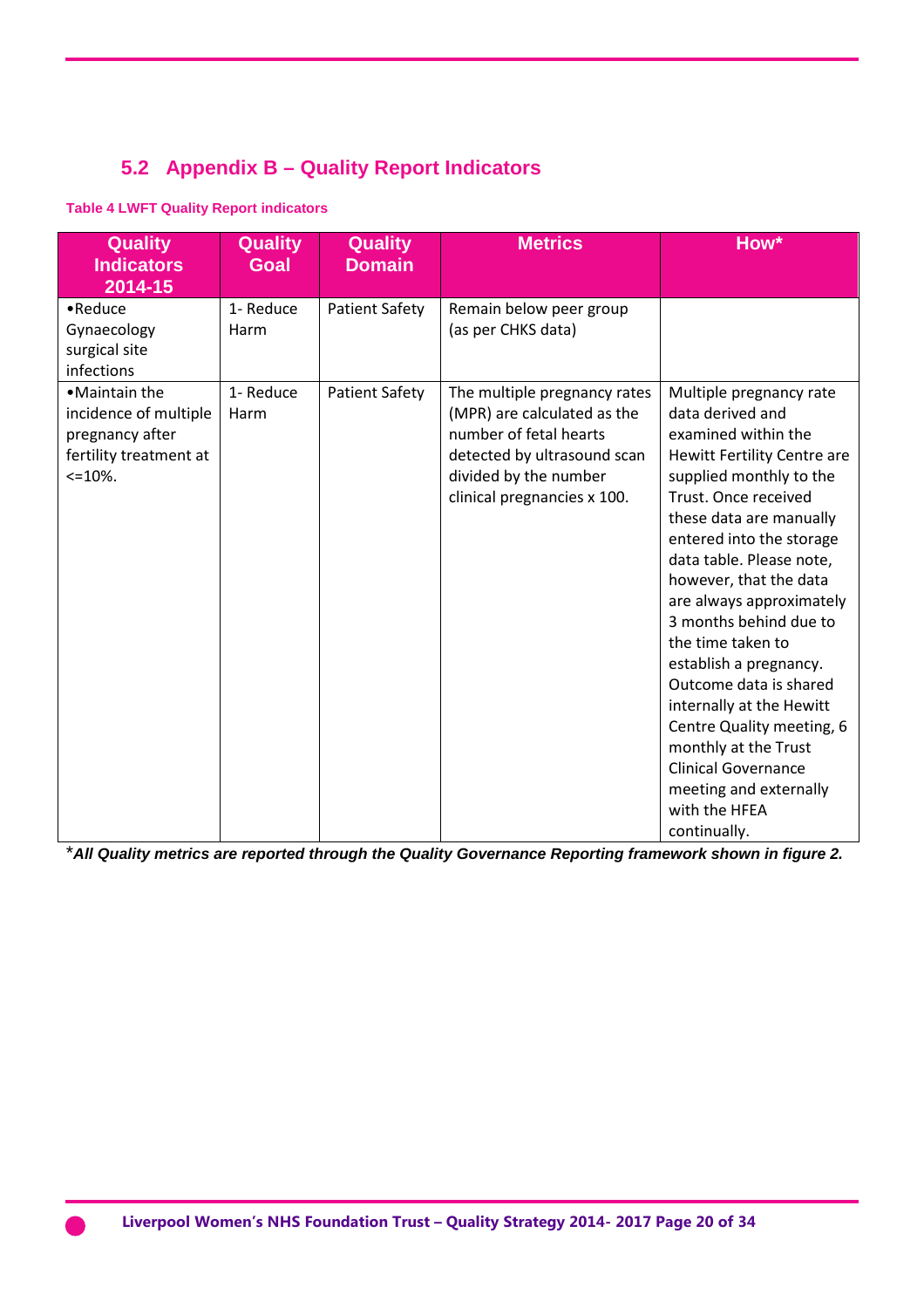|                       | 1- Reduce |                       |                                  |                            |
|-----------------------|-----------|-----------------------|----------------------------------|----------------------------|
| •Total episodes of    |           | <b>Patient Safety</b> | The number of pre-term           | Data collated from         |
| late-onset (> 72h)    | Harm      |                       | babies (<30wks gestation)        | badger and entered into    |
| bloodstream           |           |                       | with late onset (post 72hrs)     | monitoring spreadsheet,    |
| infection in VLBW     |           |                       | bloodstream infections per       | Data monitored through     |
| (very low birth       |           |                       | total number of days that        | monthly KPI review by      |
| weight) and or <30    |           |                       | very low birth weight (VLBW)     | monthly Multi-             |
| weeks gestation       |           |                       | babies have spent in either      | Disciplinary meetings.     |
| babies - to have no   |           |                       | intensive or high                | -Data displayed on         |
| increase in rate      |           |                       | dependency care. [Where          | Infection prevention and   |
|                       |           |                       | VLBW means a birth weight        | Control Board on the       |
|                       |           |                       | below 1500grams]                 | unit,                      |
|                       |           |                       | It should be noted that          | -Reported quarterly to     |
|                       |           |                       | congenital infections (i.e.      | Infection Prevention &     |
|                       |           |                       | obtained from the mother)        | <b>Control Committee</b>   |
|                       |           |                       | within 3 days and repeated       | -Reported 6-monthly to     |
|                       |           |                       | positive blood tests are         | <b>Clinical Governance</b> |
|                       |           |                       | excluded from the numbers.       | Committee (CGC).           |
| •Total episodes of    | 1- Reduce | <b>Patient Safety</b> | <b>Total Blood stream</b>        | As for preterm babies      |
| bloodstream           | Harm      |                       | infections per total number      | above                      |
| infection (early and  |           |                       | of care days for all babies      |                            |
| late) in all neonates |           |                       |                                  |                            |
| (term and preterm)    |           |                       |                                  |                            |
| •Brain injury in      | 1- Reduce | Clinical              | The proportion of very low       | Vermont Oxford Neonatal    |
| preterm babies        | Harm      | Effectiveness         | birth weight (birth weight       | Network Annual data        |
| (Severe               |           |                       | below 1500g) babies born at      |                            |
| Intraventricular      |           |                       | Liverpool Women's Hospital       |                            |
| haemorrhage and       |           |                       | who have ultrasound              |                            |
| Periventricular       |           |                       | evidence of severe               |                            |
| leukomalacia)         |           |                       | periventricular haemorrhage      |                            |
|                       |           |                       | (grade 3 or grade 4) and/or      |                            |
|                       |           |                       | periventricular leukomalacia     |                            |
| Babies with grade 2   | 1-Reduce  | Patient safety        | Simply gathering the babies      | 100% of babies treated     |
| or 3 HIE (hypoxic     | harm      |                       | with a diagnosis of grade 2      | with therapeutic           |
| Ischaemic             |           |                       | or 3 HIE from the Badger         | hypothermia                |
| encephalopathy) is    |           |                       | system is inaccurate because     |                            |
| an acute disturbance  |           |                       | of the complexity of the         |                            |
| of brain function     |           |                       | diagnostic criteria. For         |                            |
| caused by impaired    |           |                       | purposes of this indicator we    |                            |
| way of delivery and   |           |                       | will review 100% of babies       |                            |
| perfusion of the      |           |                       | who require treatment with       |                            |
| brain                 |           |                       | therapeutic hypothermia.         |                            |
|                       |           |                       | The criteria for use of          |                            |
|                       |           |                       | therapeutic hypothermia          |                            |
|                       |           |                       | are:                             |                            |
|                       |           |                       | Evidence of<br>$\bullet$         |                            |
|                       |           |                       |                                  |                            |
|                       |           |                       | intrapartum hypoxic<br>ischaemia |                            |
|                       |           |                       | Evidence of                      |                            |
|                       |           |                       | encephalopathy                   |                            |
|                       |           |                       |                                  |                            |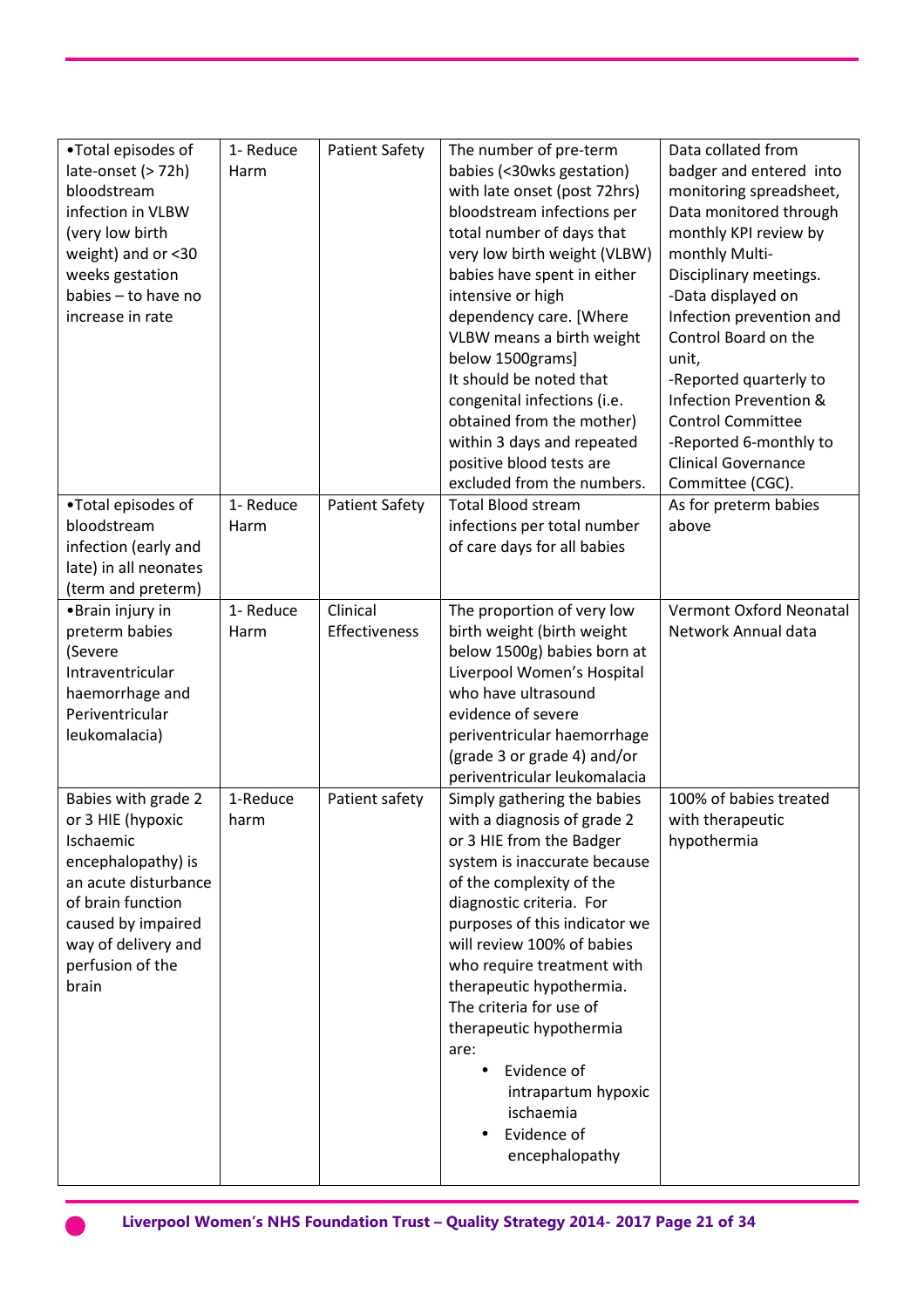| • Hospital Mortality | 2- Reduce | Clinical      | 100% of patient deaths will   | 100% review of mortality. |
|----------------------|-----------|---------------|-------------------------------|---------------------------|
| Rate in Gynaecology. | Mortality | Effectiveness | be clinically reviewed.       |                           |
|                      |           |               | (In 13/14 LWH was 0.11% vs    |                           |
|                      |           |               | peer at 0.6%, the higher      |                           |
|                      |           |               | number for LWH is             |                           |
|                      |           |               | attributed to higher          |                           |
|                      |           |               | proportion of patients        |                           |
|                      |           |               | choosing hospital setting for |                           |
|                      |           |               | end of life care which is     |                           |
|                      |           |               | expected to increase).        |                           |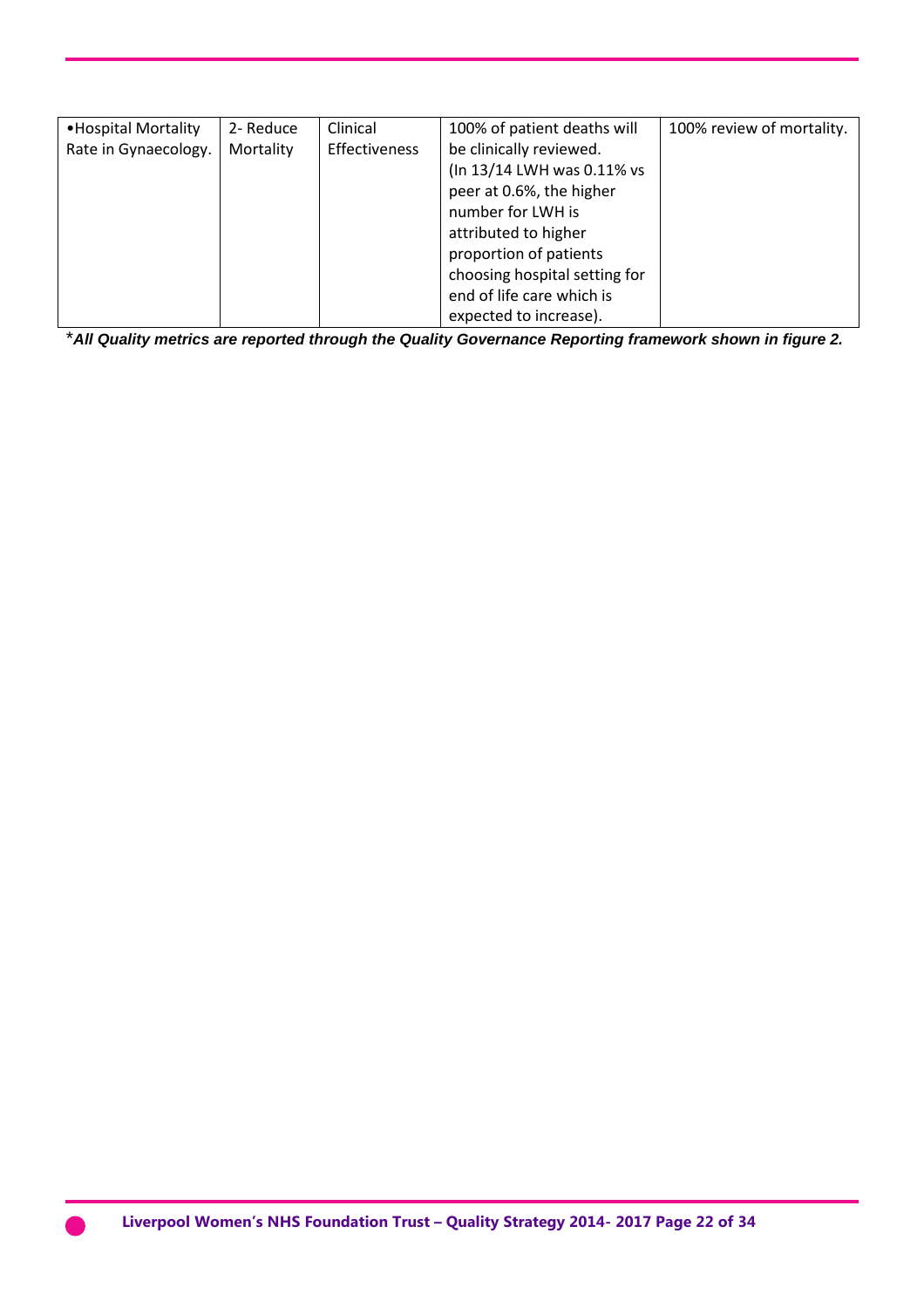| • Neonatal mortality                                                                                                                                                                                                                 | 2- Reduce<br>Mortality                        | Clinical<br>Effectiveness | No. of Deaths <= 28 dys post<br>birth at home or LWH as a<br>proportion of the number of<br>babies surviving to discharge<br>with birth weight between<br>500g and 1500g. | Data are collected from<br><b>Trust Information</b><br>systems (Meditech and<br>Badger system).<br>Additional data are<br>sought from Alder hey<br>hospital to ascertain<br>neonatal survival for<br>babies transferred there<br>within the first 28 days of<br>life.                                                                                         |
|--------------------------------------------------------------------------------------------------------------------------------------------------------------------------------------------------------------------------------------|-----------------------------------------------|---------------------------|---------------------------------------------------------------------------------------------------------------------------------------------------------------------------|---------------------------------------------------------------------------------------------------------------------------------------------------------------------------------------------------------------------------------------------------------------------------------------------------------------------------------------------------------------|
| • Stillbirth Rate                                                                                                                                                                                                                    | 2- Reduce<br>Mortality                        | Clinical<br>Effectiveness | Adjusted Still birth rate i.e.<br>excluding fetal abnormalities<br>should be at regional rate or<br>below                                                                 | Meditech and coding.<br>Triangulation via<br><b>EMBRACE</b><br><b>Annual Still Birth Audit</b>                                                                                                                                                                                                                                                                |
| ·Increase<br>biochemical<br>pregnancy rates<br>following infertility<br>treatments [In-vitro<br>fertilisation (IVF),<br>Intracytoplasmic<br>sperm injection<br>(ICSI) and frozen<br>embryo transfer<br>(FET)] by 5% over 5<br>years. | $3 - To$<br>Provide the<br>best<br>experience | Clinical<br>Effectiveness | The number of positive<br>pregnancy tests per number<br>of embryo transfers for a<br>given time period.                                                                   | As recorded on the<br><b>Hewitt Fertility Centres</b><br>'IDEAS' database and<br>delineated by technique.<br>N.B. Pregnancy rate data<br>is shared internally at the<br>Hewitt Centre monthly<br>Quality meeting and<br>executive meeting, 6<br>monthly at the Trust<br><b>Clinical Governance</b><br>meeting and externally<br>with the HFEA<br>continually. |
| • Care indicators for<br>Nursing and<br>Midwifery [NMB to<br>select Priority<br>indicators annually]:                                                                                                                                | $3 - To$<br>provide the<br>best<br>experience | Clinical<br>Effectiveness | Target across Nursing and<br>Midwifery Indicators at >=<br>90% compliance                                                                                                 |                                                                                                                                                                                                                                                                                                                                                               |
| -36 week Antenatal<br>risk assessment                                                                                                                                                                                                | $3 - To$<br>provide the<br>best<br>experience | Clinical<br>Effectiveness | Increase the % of completed<br>36 week risk assessments in<br>community.                                                                                                  | Meditech and case note<br>audit<br><b>Reported to Operational</b><br>board by exception and<br>maternity risk committee.                                                                                                                                                                                                                                      |
| - One to One care in<br>Labour (See Patient<br>experience below)                                                                                                                                                                     | $3 - To$<br>provide the<br>best<br>experience | Clinical<br>Effectiveness | See below.                                                                                                                                                                | See below.                                                                                                                                                                                                                                                                                                                                                    |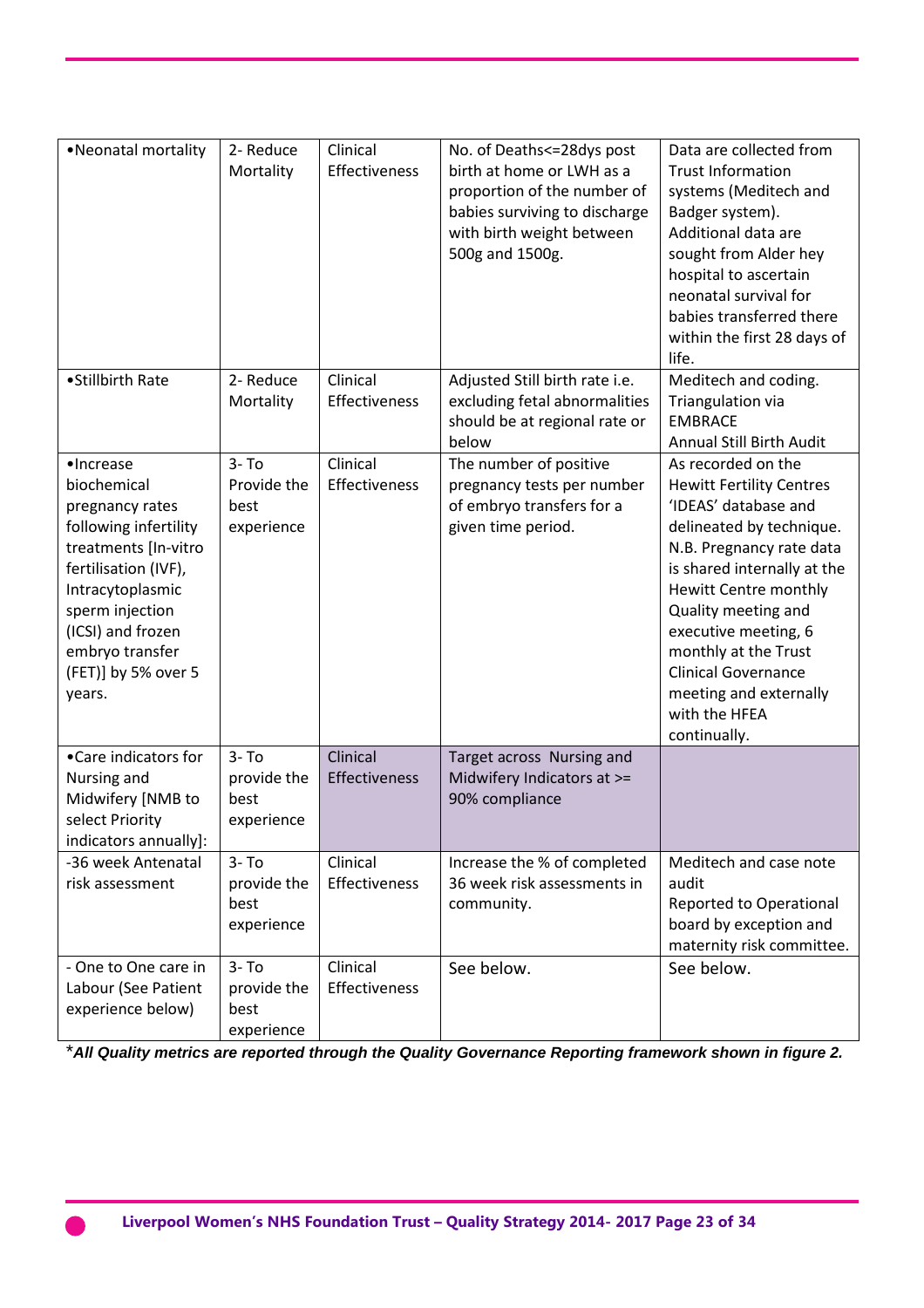| -Avoidable repeats<br>for Antenatal<br>screening and<br>newborn screening<br>blood sampling                                                              | $3 - To$<br>provide the<br>best<br>experience | Clinical<br>Effectiveness | To reduce the % of avoidable<br>repeats <0.5%                                                                                      | Quartile audit from Case<br>notes and Meditech for<br>Antenatal screening,<br>monthly audits for<br>Newborn Blood Spot.<br>Reported to Operational<br>Board in monthly<br>performance and quartile<br>in relation to Downs's<br>screening. |
|----------------------------------------------------------------------------------------------------------------------------------------------------------|-----------------------------------------------|---------------------------|------------------------------------------------------------------------------------------------------------------------------------|--------------------------------------------------------------------------------------------------------------------------------------------------------------------------------------------------------------------------------------------|
| -Skin to Skin                                                                                                                                            | $3 - To$<br>provide the<br>best<br>experience | Clinical<br>Effectiveness | Increase the % of skin to skin<br>contact within 1 hour post<br>birth.                                                             | Meditech and case note<br>audit<br><b>Reported to Maternity</b><br><b>Risk</b>                                                                                                                                                             |
| -Patients opting for<br>surgical treatment<br>of miscarriage<br>undergo the<br>procedure within 72<br>hours of their<br>decision.                        | $3 - To$<br>provide the<br>best<br>experience | Clinical<br>Effectiveness | To establish baseline and<br>achieve Incremental increase<br>in patients having procedure<br>< 72hrs. To be reviewed<br>Quarterly. | Case note audit of 10 per<br>month                                                                                                                                                                                                         |
| • At least 95% of<br>women receive<br>One to one care in<br>established labour<br>( > 4cm)                                                               | $3 - To$<br>provide the<br>best<br>experience | Patient<br>Experience     | % of women receiving one to<br>one care in established<br>labour (>4cm)                                                            | Data from Meditech<br>Exception reporting to<br>Operational board in<br>Monthly performance<br>report                                                                                                                                      |
| •At least 95% of<br>women who<br>request an<br>epidural, excluding<br>those where there<br>is a medical reason<br>this is not possible,<br>receive this. | $3 - To$<br>provide the<br>best<br>experience | Patient<br>Experience     | % of women who request an<br>epidural, excluding those<br>where there is a medical<br>reason this is not possible.                 | Data from Meditech<br>Exception reporting to<br>Operational board in<br>Monthly performance<br>report                                                                                                                                      |
| •Reduction in<br>number of<br>complaints relating<br>to care                                                                                             | $3 - To$<br>provide<br>the best<br>experience | Patient<br>Experience     | Monthly performance via<br>Complaints recorded on<br>Ulysses system.                                                               | <b>Nursing &amp; Midwifery</b><br>Board as part of Nursing /<br>Midwifery Strategy.<br>Quarterly Report to CGC.                                                                                                                            |
| ● 75 % of patients<br>recommend us in<br>the family friends<br>test.                                                                                     | $3 - To$<br>provide the<br>best<br>experience | Patient<br>Experience     | Friends & Family Test                                                                                                              |                                                                                                                                                                                                                                            |
| • Staff survey results<br>in upper quartile                                                                                                              | $3 - To$<br>provide the<br>best<br>experience | Patient<br>Experience     | National Staff survey and<br>local 'Pulse' staff survey                                                                            |                                                                                                                                                                                                                                            |
| • Patient satisfaction<br>surveys in upper<br>quartile by 2018.                                                                                          | $3 - To$<br>provide the<br>best               | Patient<br>Experience     | Local patient surveys<br>Picker surveys                                                                                            |                                                                                                                                                                                                                                            |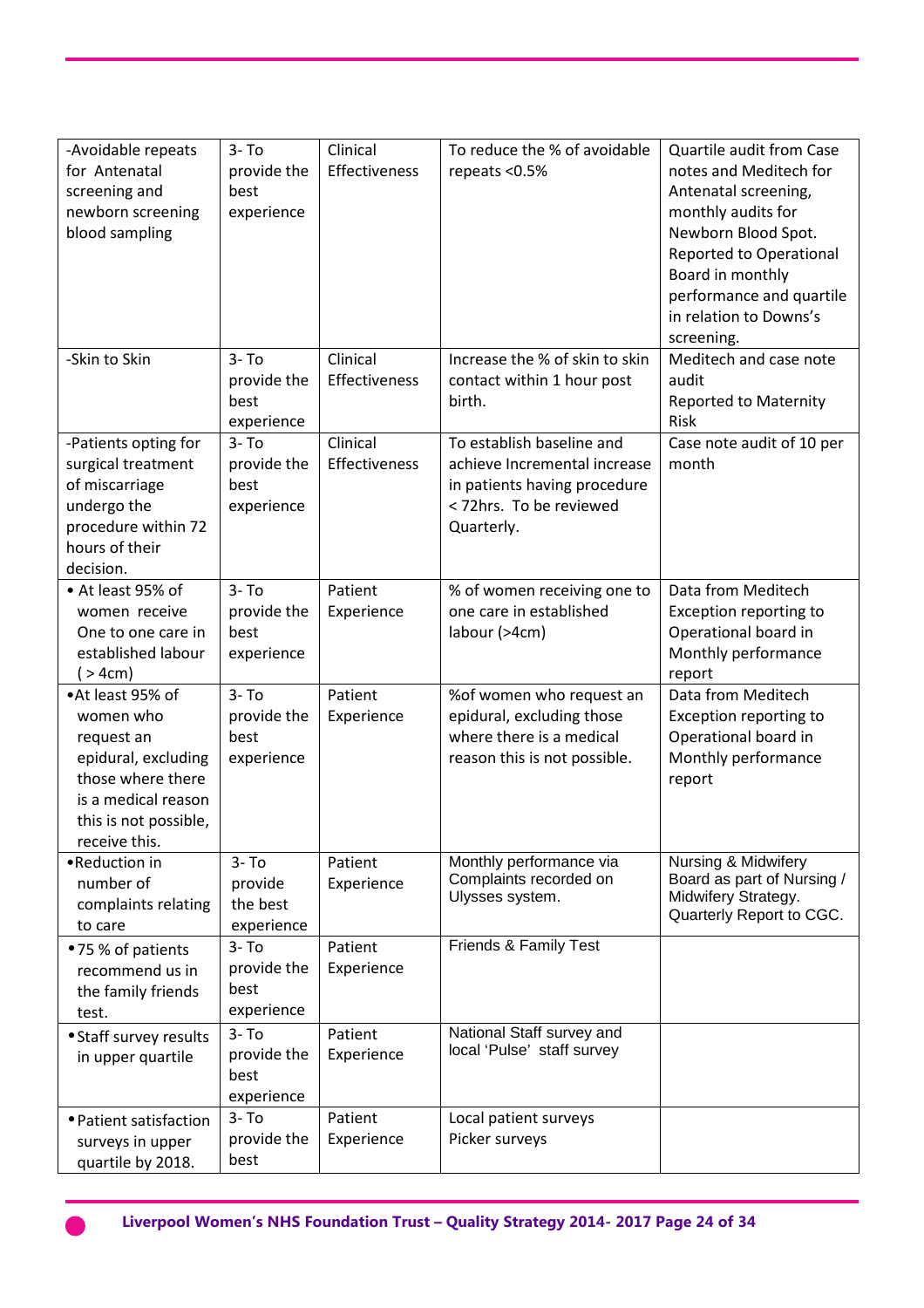|                                                                                         | experience                                 |                       |  |
|-----------------------------------------------------------------------------------------|--------------------------------------------|-----------------------|--|
|                                                                                         |                                            |                       |  |
| • Excellence in<br>Patient Led<br>Assessments of<br><b>Care Environments</b><br>(PLACE) | 3- To<br>provide the<br>best<br>experience | Patient<br>Experience |  |

## **5.3 Appendix C - CQUINS 2014-15**

#### **Table 5 CQuINs 2014-15**

| <b>Friends and Family Test</b> | Implementation of Staff F&FT<br>$\bullet$                                                                                    |
|--------------------------------|------------------------------------------------------------------------------------------------------------------------------|
|                                | Early implementation Day Cases and Outpatients                                                                               |
|                                | Improvement in A&E<br>$\bullet$                                                                                              |
|                                | Response rate improvement Inpatients                                                                                         |
|                                | Provide timely, granular feedback from patients about their<br>experience                                                    |
| <b>NHS Safety Thermometer</b>  | National safety thermometer<br>$\bullet$                                                                                     |
| - Data Collection              | Reduction targets for Pressure Ulcers                                                                                        |
| <b>Dementia</b>                | FAIR - Find, Assess, Investigate & Refer<br>$\bullet$                                                                        |
|                                | Clinical Diagnosis of delirium etc                                                                                           |
|                                | Further assessment/ diagnostics for Dementia<br>$\bullet$                                                                    |
|                                | Clinical Leadership (Compliant: Yes or No)                                                                                   |
|                                | Supporting carers (Compliant: Yes or No)                                                                                     |
| <b>Maternity Bundle</b>        | <b>Breastfeeding Initiation</b>                                                                                              |
|                                | Maternal Smoking status captured at 38 Weeks<br>$\bullet$                                                                    |
|                                | % maternal smokers offered referral to smoking cessation services<br>$\bullet$<br><b>Healthy Start Vitamins</b><br>$\bullet$ |
|                                | Flu Vaccinations Pregnant Women<br>$\bullet$                                                                                 |
|                                | Pregnant women are cared for by a named midwife throughout<br>their pregnancy                                                |
|                                | <b>BMI</b> index                                                                                                             |
| <b>Cancer</b>                  | First diagnostic test by day 14                                                                                              |
|                                | Referral to treating trust by day 42                                                                                         |
| <b>Effective Discharge</b>     | Signed off Action Plan (Compliant Yes or No)                                                                                 |
| <b>Planning - Maternity</b>    | Discharges with appropriate care packages?                                                                                   |
|                                | Discharge Checklist Audit (Compliant Yes or No % completed)<br>$\bullet$                                                     |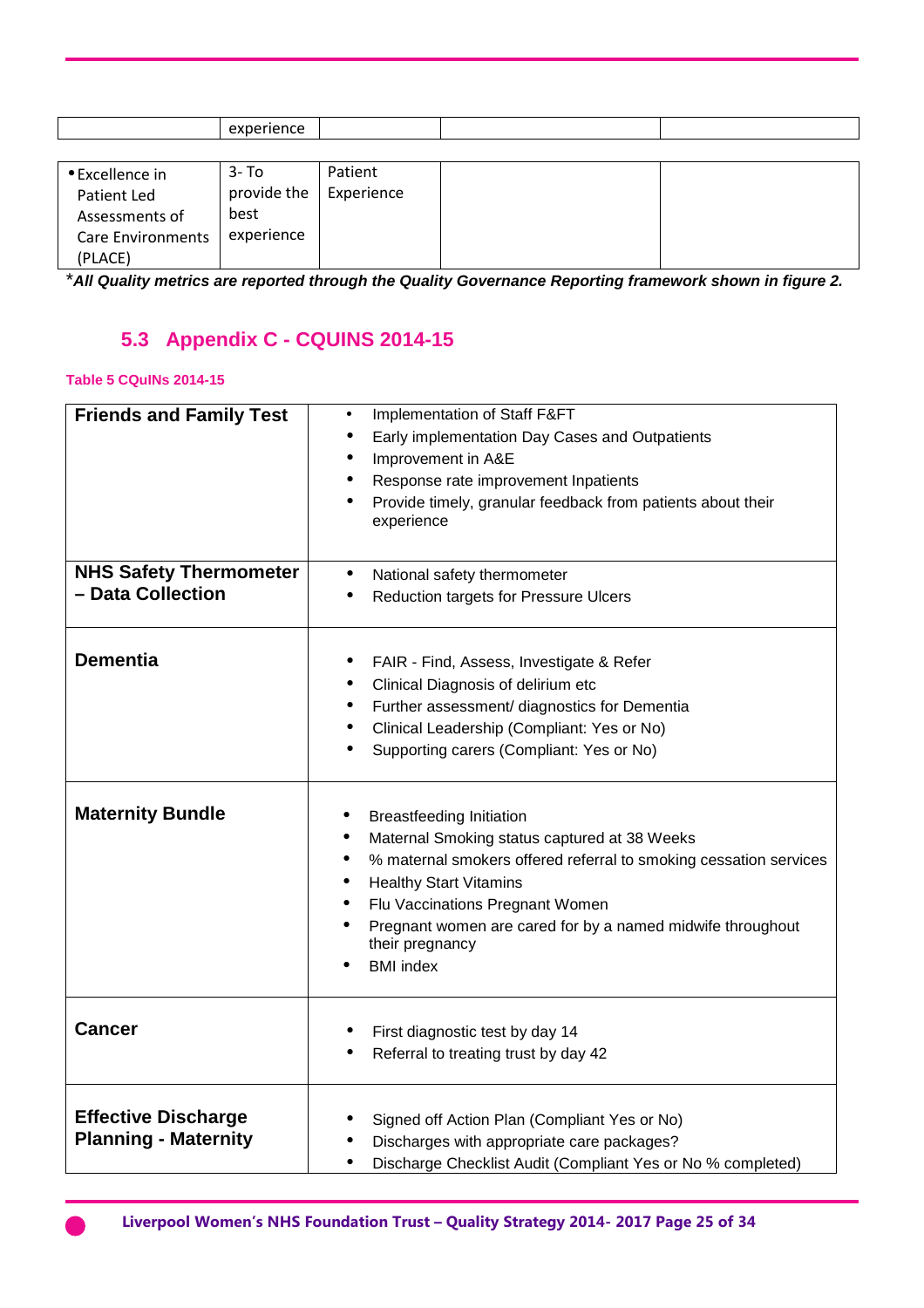|                                           | Annual Discharge Survey (Numbers surveyed?)<br>$\bullet$                                                                                                                                                                                                                 |  |  |  |
|-------------------------------------------|--------------------------------------------------------------------------------------------------------------------------------------------------------------------------------------------------------------------------------------------------------------------------|--|--|--|
| <b>In-Patient Electronic</b>              | In-Patient Electronic Discharge Summaries to GPs within 24 Hrs<br>٠                                                                                                                                                                                                      |  |  |  |
| <b>Discharge Summaries</b>                | In-Patient Electronic Discharge Summaries to Patient same day<br>$\bullet$<br>as Discharge                                                                                                                                                                               |  |  |  |
|                                           | <b>Outpatient Correspondence</b><br>$\bullet$                                                                                                                                                                                                                            |  |  |  |
|                                           | Emergency Room/Day Cases Correspondence                                                                                                                                                                                                                                  |  |  |  |
| <b>iLINKS Transformation</b><br>Programme | A named IM&T Lead to take co-ordinating responsibility for<br>$\bullet$<br>Communications CQUINS from within the Trust                                                                                                                                                   |  |  |  |
|                                           | The aforementioned Lead to attend monthly CQUIN meetings and<br>review quarterly milestones with an assigned<br>Informatics<br>Merseyside representative                                                                                                                 |  |  |  |
|                                           | Trust to agree to participate in iLinks Transformation Programme<br>$\bullet$<br>and Clinical Informatics Advisory Group                                                                                                                                                 |  |  |  |
|                                           | Trust to nominate a clinical and informatics representative<br>$\bullet$                                                                                                                                                                                                 |  |  |  |
|                                           | Trust representatives to attend bi-monthly forums<br>٠                                                                                                                                                                                                                   |  |  |  |
|                                           | Trust to commit to supporting and developing the informatics<br>'Guiding Principle' (as detailed in the ILINKS Transformation<br>Programme Update February 2014)                                                                                                         |  |  |  |
|                                           | Trust to participate in health economy wide benefits realisation as<br>$\bullet$<br>part of the iLINKS Transformation Programme via the Programme<br>Board.                                                                                                              |  |  |  |
| <b>Business Continuity</b>                | Plans should detail how Trust systems respond to "rejected"<br>$\bullet$                                                                                                                                                                                                 |  |  |  |
| <b>Planning</b>                           | messaging.                                                                                                                                                                                                                                                               |  |  |  |
|                                           | Plans should detail processes within the Trust to enable the safe<br>$\bullet$<br>removal of the paper process                                                                                                                                                           |  |  |  |
|                                           | Plan should detail how to re-enable the paper process if and when<br>$\bullet$<br>required                                                                                                                                                                               |  |  |  |
|                                           | Plan should include Problem Management procedures when<br>various issues arise                                                                                                                                                                                           |  |  |  |
|                                           | The plan should be submitted for approval within an agreed<br>٠                                                                                                                                                                                                          |  |  |  |
|                                           | timeframe<br>Implementation of paperless processes to GP practices requires<br>$\bullet$                                                                                                                                                                                 |  |  |  |
|                                           | the agreed plan to be signed off and approved by CCG                                                                                                                                                                                                                     |  |  |  |
| <b>Genetics</b>                           | To increase the availability of array CGH as a first line test to<br>$\bullet$                                                                                                                                                                                           |  |  |  |
|                                           | replace karyotyping on prenatal samples to provide a rapid and<br>detailed screen for chromosome imbalance in pregnancies at                                                                                                                                             |  |  |  |
|                                           | increased risk of a genetic abnormality.                                                                                                                                                                                                                                 |  |  |  |
|                                           | The number of prenatal samples received by a regional genetics<br>$\bullet$<br>laboratory for<br>chromosome<br>analysis<br>(excluding<br>familial<br>translocations) that are tested by aCGH instead of karyotyping,<br>following a normal rapid aneuploidy test result. |  |  |  |
|                                           | The number of prenatal samples received by a regional genetics<br>$\bullet$                                                                                                                                                                                              |  |  |  |
|                                           | laboratory for chromosome<br>analysis (excluding<br>familial                                                                                                                                                                                                             |  |  |  |
|                                           | translocations) that have a chromosome analysis following a<br>normal rapid aneuploidy test result.                                                                                                                                                                      |  |  |  |
| <b>Systems Interoperability</b>           | Firm<br>plans<br>submitted<br>providers<br>of how<br>will<br>achieve<br>$\bullet$                                                                                                                                                                                        |  |  |  |
| and clinical data sharing                 | "interoperability" to view shared data within own existing systems<br>(Not stand alone clients).                                                                                                                                                                         |  |  |  |
|                                           | Strategy - where applicable to reduce stand alone EMIS clients for<br>$\bullet$                                                                                                                                                                                          |  |  |  |
|                                           | read only access across Health Economy by 2015                                                                                                                                                                                                                           |  |  |  |
|                                           | <b>Continuation of Agreed Data Sharing Schemes</b>                                                                                                                                                                                                                       |  |  |  |
|                                           | A plan to be submitted to and agreed by CCG as a coherent<br>means of sharing clinical data across the Trust                                                                                                                                                             |  |  |  |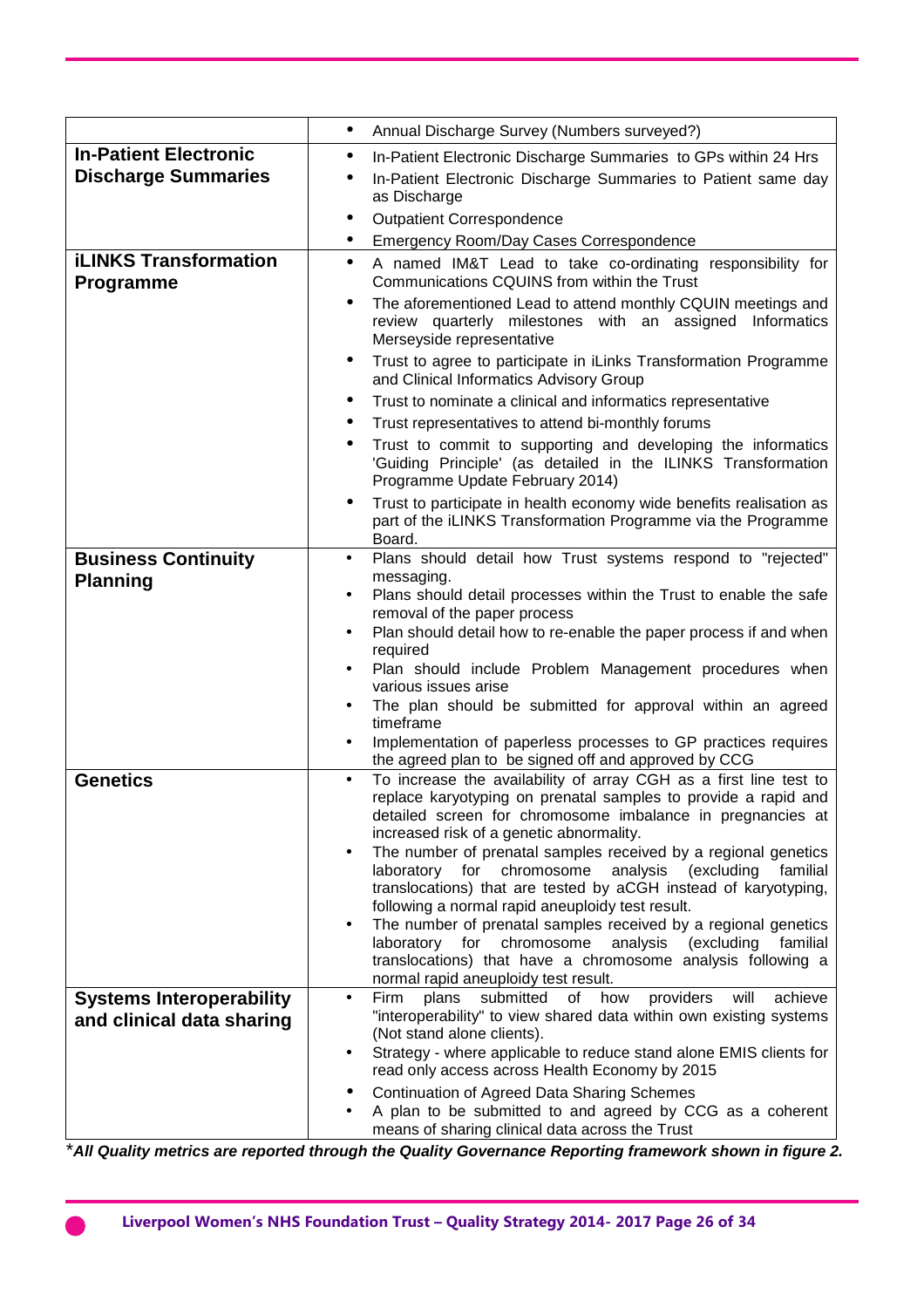## **5.4 Appendix D – Quality Schedule**

**Table 6 Agreed CCG Quality Schedule Requirements 2014-15 (\*All Quality metrics are reported through the Quality Governance Reporting framework shown in figure 2.)** 

| <b>Ref</b>    | <b>Measure</b>                                                                                                                         | <b>Reporting Frequency</b> |
|---------------|----------------------------------------------------------------------------------------------------------------------------------------|----------------------------|
|               | <b>Exception Reporting</b>                                                                                                             |                            |
| $ST_02$       | Trust to respond to any in year alerts or concerns and provide assurance of appropriate systems in place to demonstrate                | Exception                  |
|               | compliance with standards as outlined by CQC for all services they are registered to provide.                                          |                            |
| $ST_03$       | Statutory Notices - The Trust must notify CCG within 48 hours of receipt of any statutory improvement notice that is                   | Exception                  |
|               | served on the Trust from ALL External Organisations e.g. Care quality Commission, Health and Safety Executive, General                 |                            |
|               | Medical Council for example. Notices can include enforcement, improvement or prohibition notices                                       |                            |
| <b>SUI_01</b> | Providers to report SUI's within 48 hours of the provider becoming aware of the incident.                                              | Exception                  |
| <b>SUI_03</b> | Actions plans produced as a result of SUI investigations are executed within the timescales set by the reporting                       | Exception                  |
|               | organisation. Any additional requests for further evidence of assurance/information by CCG<br>SUI/Complaints                           |                            |
|               | Management Group are executed within the required timescales or agreed extension.                                                      |                            |
|               | This includes requests for updated action plans.                                                                                       |                            |
|               |                                                                                                                                        |                            |
| $IC_02$       | All cases of MRSA are investigated using a root cause analysis approach based on the health economy.                                   | Exception                  |
| $IC_03$       | All cases of C difficile are investigated using a root cause analysis approach based on the health economy                             | Exception                  |
| $IC_04$       | All outbreaks (all causes) and clusters of infection that involve ward closure to be reported within 1 working day.                    | Exception                  |
| E&D 02        | Equality Delivery Systems 2- completion of EDS 2 self-assessment within agreed timescales and delivery against at least 5<br>outcomes. | Exception                  |
|               | E&D 04 Any relevant redesign of services (subject to the Public Sector Equality Duty) needs to include an equality analysis report     | Exception                  |
|               | and evidence that it has been considered by decision makers                                                                            |                            |
|               | <b>Monthly Reporting</b>                                                                                                               |                            |
| NR_02         | Publication of Formulary                                                                                                               | Monthly                    |
| NR_03         | Duty of Candour - Each failure to notify patients/carers of a suspected or actual patient safety incident that resulted in             | Monthly                    |
|               | severe harm or death. (as per Guidance)                                                                                                |                            |
| $ST_01$       | Trust to maintain registration with routine restrictive conditions as agreed by CQC                                                    | Monthly                    |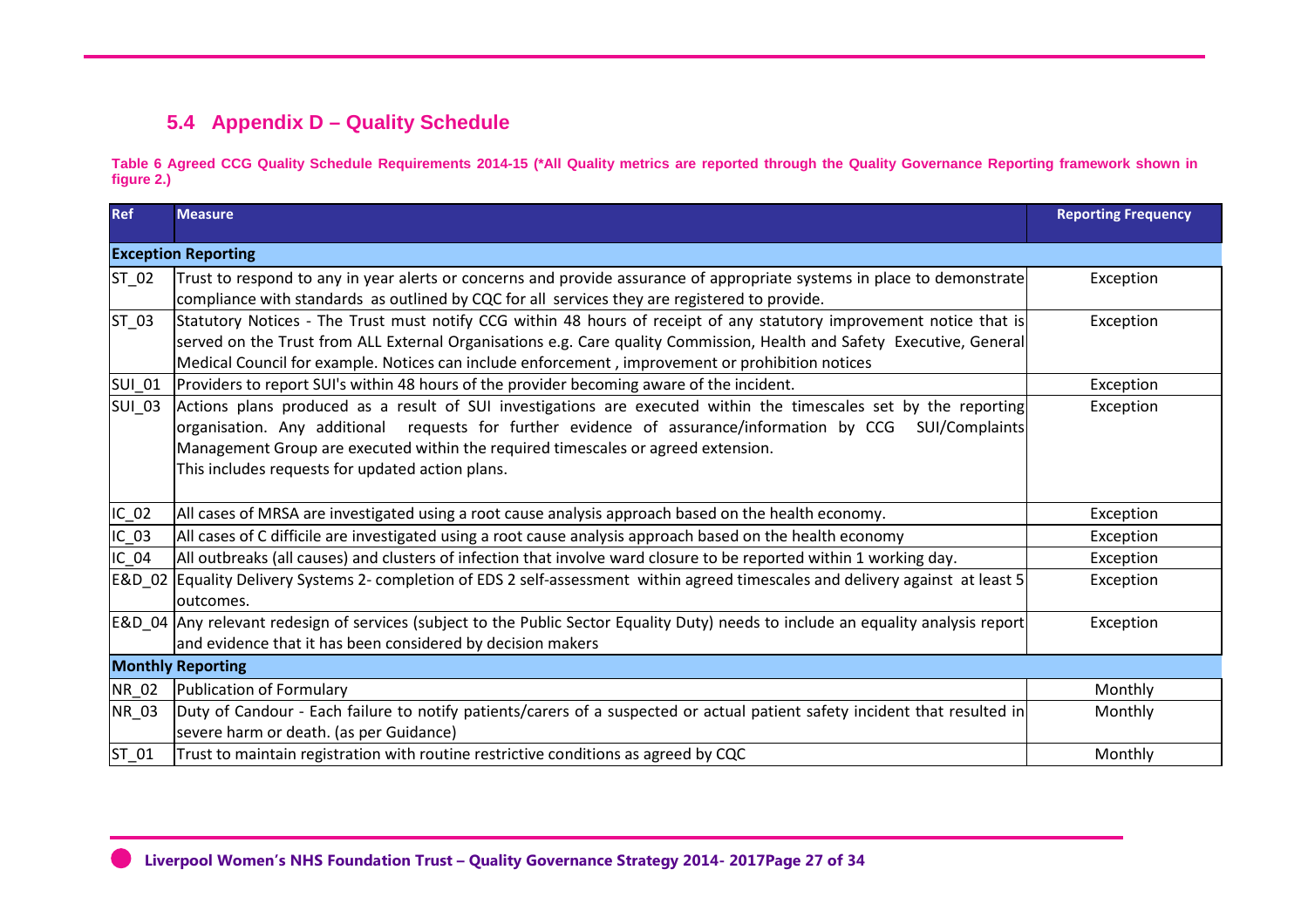| ST_05         | Quality Risk Profiles - Trust to respond to commissioner with details of actions in place to address latest quality risks<br>published within CQC monthly QRP reports including; Involvement & Information, Treatment & Support, Safeguarding &<br>Safety, Suitability of staff, Quality & Management and Suitability of management | Monthly   |
|---------------|-------------------------------------------------------------------------------------------------------------------------------------------------------------------------------------------------------------------------------------------------------------------------------------------------------------------------------------|-----------|
| <b>SUI_02</b> | Completion and submission of Investigation reports (in line with NPSA Framework) submitted to co-ordinating<br>commissioner within 45 working days or within the agreed extension.                                                                                                                                                  | Monthly   |
| $M_01$        | Provider to provide a monthly update in relation to "in-hospital mortality" for those listed in their intelligence monitoring<br>report.                                                                                                                                                                                            | Monthly   |
| $IC_01$       | Trust to submit the HCAI Assurance Framework to Commissioner within the agreed timescales.                                                                                                                                                                                                                                          | Monthly   |
| LD 04         | Learning Disability Risk Assessment - In-patients with a learning disability have had a risk assessment completed within<br>48 hours of admission to hospital using a recognised risk assessment tool.                                                                                                                              | Monthly   |
|               | <b>Quarterly Reporting</b>                                                                                                                                                                                                                                                                                                          |           |
| ST_04         | Hospital Intelligent Monitoring tool- Trust to respond to commissioner with details of actions in place to address latest<br>risk scores which relate to the five 5 key questions are they safe, effective, caring, responsive and well-led.                                                                                        | Quarterly |
| ST 07         | Central Alerting System (CAS) - Trust to provide a quarterly update of actions in place to close alerts reported as on-going<br>within the quarter.                                                                                                                                                                                 | Quarterly |
| ST_08         | Central Alerting System (CAS) - Trust to evidence the process and actions taken to demonstrate full compliance with the<br>closed CAS alerts within the reporting period. Commissioner to identify the alerts for further validation.                                                                                               | Quarterly |
| C&I_01        | Complaints and Patient Feedback - Required elements of reports submitted by trust to commissioner to provide full details of complaints and<br>outcomes on as near a real time basis as possible (RF120), the number of complaints /patient feedback received and lessons learnt for all complaints.                                |           |
| C&I_02        | Low to Moderate Incidents: Evidence of timely reporting, analysing and learning from low to moderate incidents resulting in demonstrable service<br>improvements.                                                                                                                                                                   |           |
| M_02          | Early Warning system and have clinically appropriate escalation procedures for deteriorating, high-risk patients (in particular at weekends and out of<br>hours). (Keogh ambition 1)                                                                                                                                                |           |
| $IC_05$       | Acute Providers to demonstrate compliance against Public Health England "Acute trust toolkit for the early detection, management and control of<br>carbapenemase-producing Enterobacteriaceae"                                                                                                                                      |           |
| $CE_02$       | All NICE publications applicable to the provider.                                                                                                                                                                                                                                                                                   |           |
| CE_03         | NICE Clinical guidelines and Quality Standards - Baseline assessment with appropriate action plan to be completed for the<br>following:- (individual for each provider)                                                                                                                                                             | Quarterly |
| $CE_04$       | Military and Veterans Health; Develop systems to identify secondary care contract activity by service (e.g. mental health),<br>specialty/HRG, value, provider in order to allow 2012/13 contracts to separately identify shadow NCB / CCG<br>responsibilities.                                                                      | Quarterly |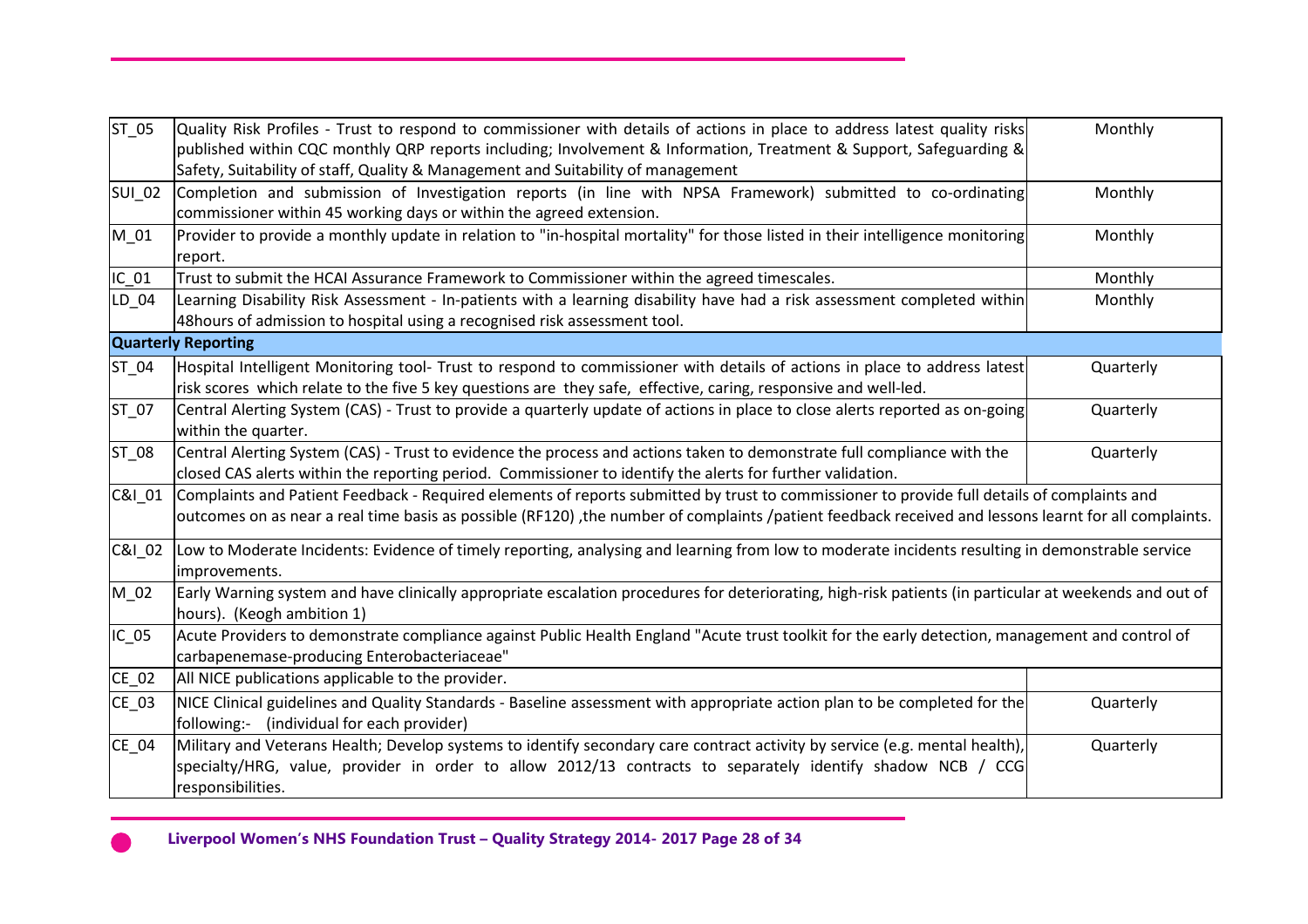| $CE_05$       | Military and Veterans Health; Provide priority treatments including appropriate mental health treatment for veterans<br>with conditions related to their service, subject to the clinical needs of others.                                                                                                                                                                                              | Quarterly |
|---------------|---------------------------------------------------------------------------------------------------------------------------------------------------------------------------------------------------------------------------------------------------------------------------------------------------------------------------------------------------------------------------------------------------------|-----------|
| LD_03         | Learning Disability Identification - Provider to identify people with moderate to severe learning disabilities at point of<br>contact with the provider. Details to be recorded electronically on patient record.                                                                                                                                                                                       | Quarterly |
| <b>PSE_01</b> | National Staff Survey; Compliance and targets in line with National Standards and Reporting. Including areas; Overall staff<br>engagement, Staff ability to contribute towards improvements at work, Staff recommendation of the trust as a place to<br>work or receive treatment and Staff motivation at work                                                                                          | Quarterly |
| <b>PSE_02</b> | National Surveys; Provider to demonstrate methods to improve survey results within the areas identified. Including areas;<br>Treated with respect and dignity while in hospital, Rate of care received, Local Patient Experience Intelligence                                                                                                                                                           | Quarterly |
| <b>PSE 03</b> | Local patient experience surveys - Trust Wide Surveys to be undertaken over a 12 month period with a representative<br>patient sample size and to capture equality target groups and the views of carers.                                                                                                                                                                                               | Quarterly |
| <b>PSE_04</b> | Patients and carers should be represented throughout the governance structures of the providers. (Berwick Rec 3)<br>especially in relation to the monitoring of the safety and quality of care (Berwick Rec 8)                                                                                                                                                                                          | Quarterly |
| <b>MM01</b>   | Medication related incidents - Provision of medication error statistics.                                                                                                                                                                                                                                                                                                                                | Quarterly |
| <b>MM02</b>   | Antimicrobial guidance compliance - Locally agreed antimicrobial audit to deal with local issues of adherence to local and<br>national best practice in this area.                                                                                                                                                                                                                                      | Quarterly |
| <b>MM03</b>   | Adherence to Pan Mersey APC joint formulary - The Pan Mersey Formulary is part of the Pan Mersey Area Prescribing<br>Committee strategy to supporting a coordinated approach to medicines use across the constituent organisations of the<br>health economy.                                                                                                                                            | Quarterly |
| <b>MM04</b>   | Participate in Area Prescribing Committee(APC) - Participate in the Pan Mersey Area Prescribing Committee including<br>provision of representation at APC and subcommittees. Incorporate APC recommendations into Trust policy /formulary.<br>No decisions affecting medicines use in primary care should be made without prior consultation with CCGs via the APC.                                     | Quarterly |
| <b>MM05</b>   | Prescribing in line with APC classification of Red, Amber or Green - All newly initiated "red" classified drugs to be<br>prescribed by acute trust. All Amber drug prescribing to be referred to GP at the end of stabilisation period, in line with<br>agreed shared care, unless clinically appropriate not to do so. Where GP does not prescribe Amber drug, Acute Trust to<br>continue prescribing. | Quarterly |
| <b>MM06</b>   | Individual Funding Requests (IFRs) - IFRs to be processed internally via trust medicines management processes and to be<br>counter-signed by Chief Pharmacist/Deputy.                                                                                                                                                                                                                                   | Quarterly |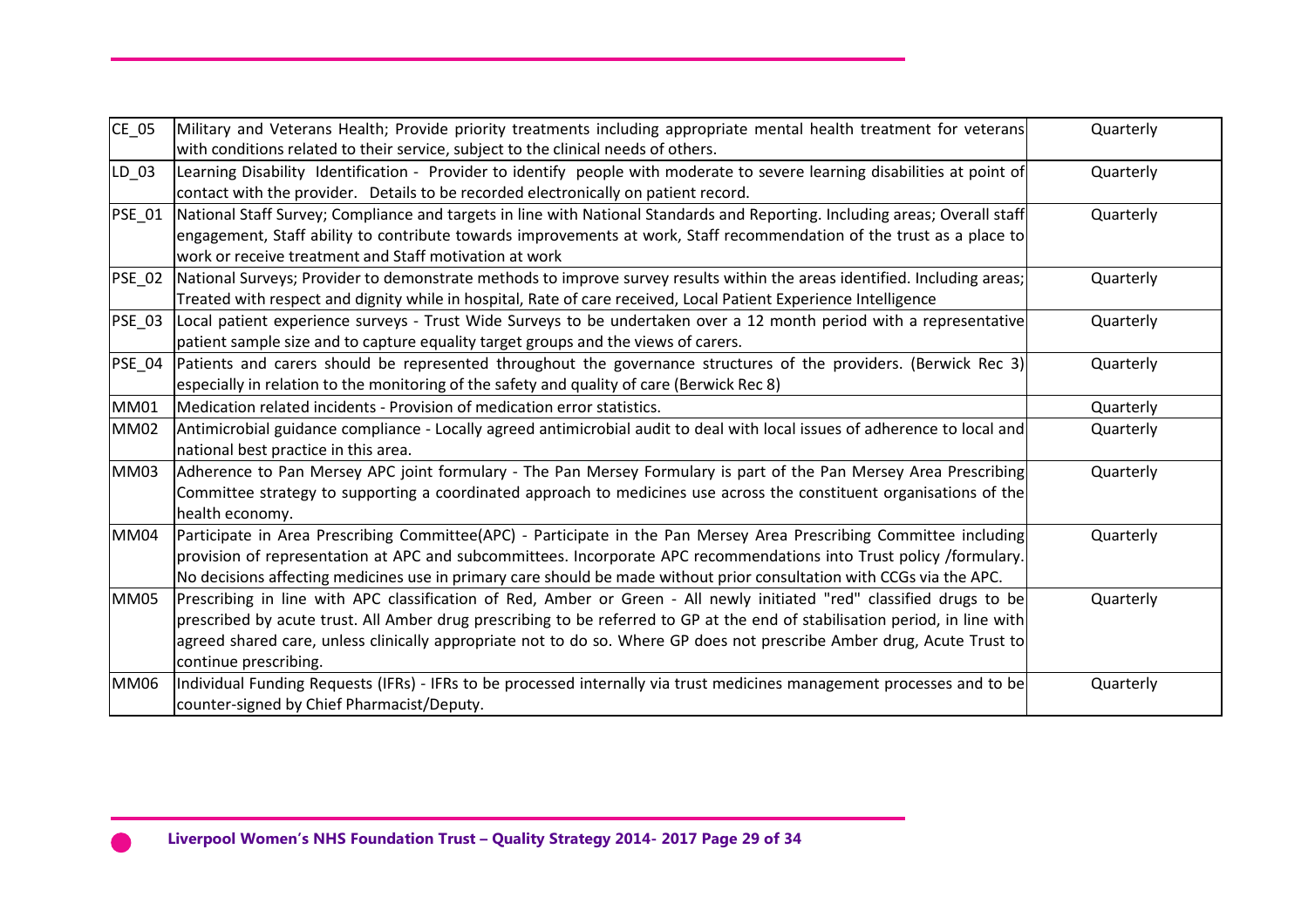|                             | <b>Bi-Annual Reporting</b>                                                                                                                                                                                                                                                                                                                                                                                              |                  |
|-----------------------------|-------------------------------------------------------------------------------------------------------------------------------------------------------------------------------------------------------------------------------------------------------------------------------------------------------------------------------------------------------------------------------------------------------------------------|------------------|
| ST_06                       | NHS Litigation Authority (NHSLA) - Providers to work within the framework and standards for NHSLA.                                                                                                                                                                                                                                                                                                                      | <b>Bi-Annual</b> |
| $ST_10$                     | Do Not Attempt Cardiopulmonary Resuscitation (DNACPR) Adult Policy to be implemented and associated audit is<br>undertaken on a regular basis.                                                                                                                                                                                                                                                                          | <b>Bi-Annual</b> |
| <b>SUI_04</b>               | Provider to conduct an Aggregated Review of all Serious Untoward Incidents.                                                                                                                                                                                                                                                                                                                                             | <b>Bi-Annual</b> |
| $CE_01$                     | Clinical Audit Programme; Completion of clinically relevant audits                                                                                                                                                                                                                                                                                                                                                      | <b>Bi-Annual</b> |
| $CE_07$                     | Achievement of UNICEF Baby Friendly Initiative full accreditation by 2013                                                                                                                                                                                                                                                                                                                                               | <b>Bi-Annual</b> |
|                             | E&D 01 Production and implementation of an agreed SMART statutory Equality Objective plan including the specified equality<br>components.                                                                                                                                                                                                                                                                               | <b>Bi-Annual</b> |
|                             | E&D 03 Compliance with Equality Act 2010 Specific duties.                                                                                                                                                                                                                                                                                                                                                               | <b>Bi-Annual</b> |
| <b>Annual Reporting</b>     |                                                                                                                                                                                                                                                                                                                                                                                                                         |                  |
| ST_09                       | Patient Led Assessment of the Care Environment (PLACE) - Annual assessment of trusts performance in the following<br>areas; Cleanliness, Hydration and Food Privacy, Dignity, well-being and condition and appearance and maintenance.<br>Action plans required if latest ratings have dropped compared to previous years and national average.                                                                         | Annual           |
| CE_06                       | Quality Account - Annual Report                                                                                                                                                                                                                                                                                                                                                                                         | Annual           |
|                             | E&D_05 Evidence of an analysis of usage of Translation and interpretation services (language and disability) against the expected<br>requirements given local demographics / patient population                                                                                                                                                                                                                         | Annual           |
| LD_01                       | People with learning disabilities and/or autistic spectrum conditions (ASC) should be able to access mainstream services<br>when necessary; Reasonable adjustments are made to services to allow access to mainstream mental health and other<br>services as necessary                                                                                                                                                  | Annual           |
| LD_02                       | Health & Social Care Self Assessment Framework - Learning Disabilities                                                                                                                                                                                                                                                                                                                                                  | Annual           |
| $KPL_13$                    | Trust to develop a policy to evidence the clinical involvement in re-allocation of cancelled appointment (Cancelled by<br>Provider).                                                                                                                                                                                                                                                                                    | Annual           |
| $CE_02$                     | All NICE publications applicable to the provider.                                                                                                                                                                                                                                                                                                                                                                       | Annual           |
| PSE_01<br>$*T_{k}$ $\ldots$ | National Staff Survey; Compliance and targets in line with National Standards and Reporting. Including areas; Overall staff<br>engagement, Staff ability to contribute towards improvements at work, Staff recommendation of the trust as a place to<br>work or receive treatment and Staff motivation at work<br>والمتعاونة والمستحصر فالأرمان والمتحوم ومستنفذ ومسالم ومستحققه والمستحقة المقاوم والمستحي والمتحارفان | Annual           |

*\*The provider is only expected to update annual measures once in a 12 month period.*

**Liverpool Women's NHS Foundation Trust – Quality Strategy 2014- 2017 Page 30 of 34**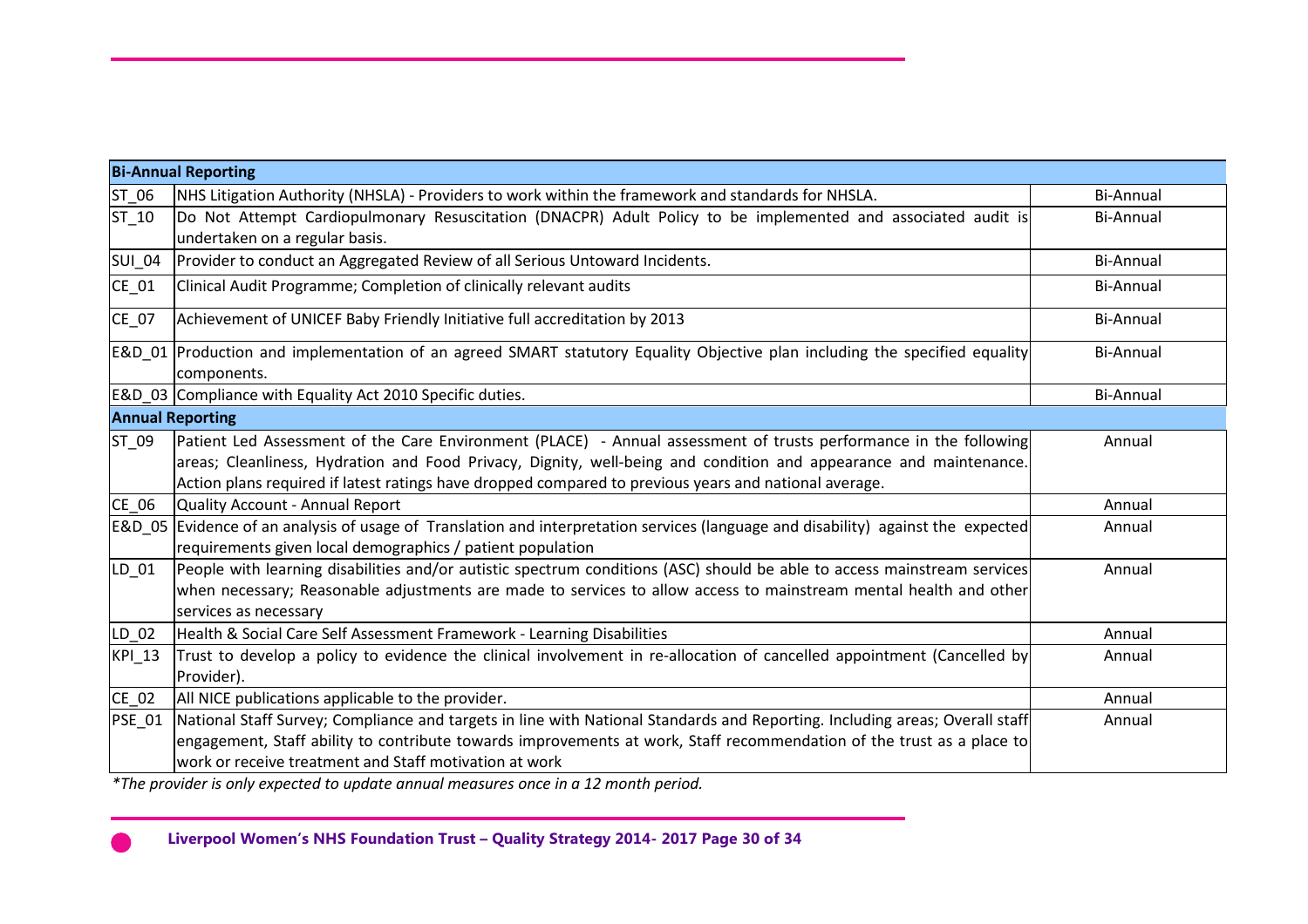## **5.5 Appendix E - Quality Schedule – Performance Information Metrics**

| <b>Ref</b> | <b>KPI</b>           | <b>Operational Standards</b>                                                                                                                                     | <b>Threshold</b> | <b>Frequency</b> |
|------------|----------------------|------------------------------------------------------------------------------------------------------------------------------------------------------------------|------------------|------------------|
| $CB$ $B1$  | <b>RTT</b>           | Percentage of admitted Service Users starting<br>treatment within a maximum of 18 weeks from<br>Referral                                                         | 90%              | Monthly          |
| $CB$ $B2$  | <b>RTT</b>           | Percentage of non-admitted Service Users starting<br>treatment within a maximum of 18 weeks from<br>Referral                                                     | 95%              | Monthly          |
| $CB$ $B3$  | <b>RTT</b>           | Percentage of Service Users on incomplete RTT<br>pathways (yet to start treatment) waiting no more<br>than 18 weeks from Referral                                | 92%              | Monthly          |
| CB_S6      | <b>RTT</b>           | Zero tolerance RTT Waits over 52 weeks                                                                                                                           | $\mathbf 0$      | Monthly          |
| $CB$ $B4$  | <b>Waiting Times</b> | Percentage of Service Users waiting less than 6 weeks<br>from Referral for a diagnostic test                                                                     | 99%              | Monthly          |
| $CB$ $B5$  | A&E                  | Percentage of A&E attendances where the patient was<br>admitted, transferred or discharged within 4 hours of<br>their arrival at an a&e department               | 95%              | Monthly          |
| $CB$ $B6$  | Cancer               | Percentage of patients referred urgently with<br>suspected cancer by a GP waiting no more than two<br>weeks for first outpatient appointment                     | 93%              | Monthly          |
| $CB$ $B7$  | Cancer               | Patients referred urgently with breast symptoms<br>(where cancer was not initially suspected) waiting no<br>more than two weeks for first outpatient appointment | 93%              | Monthly          |
| $CB$ $B8$  | Cancer               | Percentage of patients waiting no more than one<br>month (31 days) from diagnosis to first definitive<br>treatment for all cancers                               | 96%              | Monthly          |
| CB_B9      | Cancer               | Percentage of patients waiting no more than 31 days<br>for subsequent treatment where that treatment is<br>surgery                                               | 94%              | Monthly          |
| CB_B10     | Cancer               | Percentage of patients waiting no more than 31 days of<br>subsequent treatment where that treatment is an anti-<br>cancer drug regimen                           | 98%              | Monthly          |
| $CB$ $B11$ | Cancer               | Percentage of patients waiting no more than 31 days of<br>subsequent treatment where treatment is a course of<br>radiotherapy                                    | 94%              | Monthly          |
| CB_B12     | Cancer               | Percentage of patients waiting no more than two<br>months (62 days) from urgent GP referral to first<br>definitive treatment for cancer                          | 85%              | Monthly          |
| CB_B13     | Cancer               | Percentage of patients waiting no more than 62 days<br>from referral from an NHS Screening service to first<br>definitive treatment for all cancers              | 90%              | Monthly          |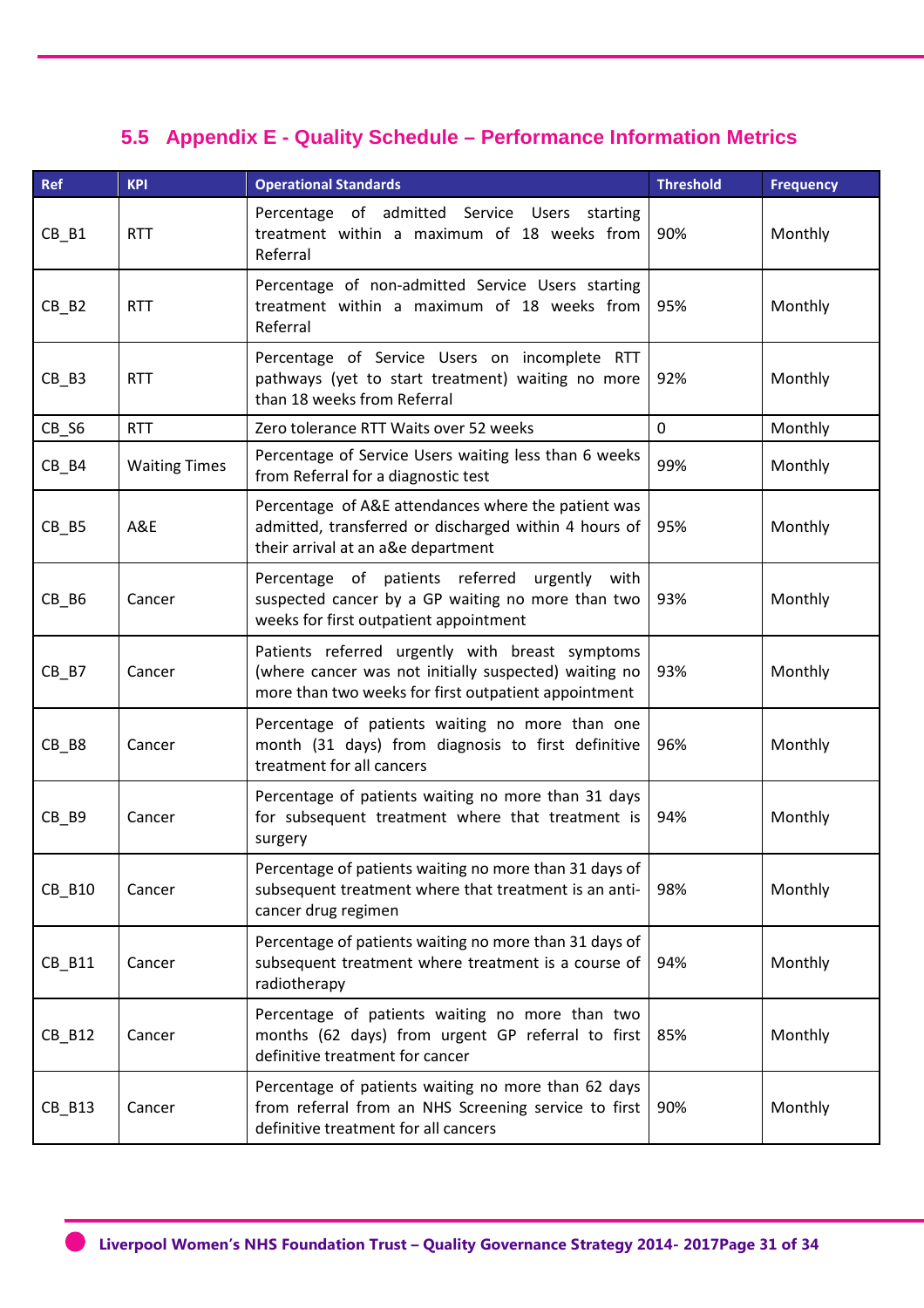| CB_B14        | Cancer                                     | Percentage of patients waiting no more than 62 days<br>for first definitive treatment following a consultants<br>decision to upgrade the priority of a patient (all<br>cancers)                                                                                                                                 | 85%            | Monthly |
|---------------|--------------------------------------------|-----------------------------------------------------------------------------------------------------------------------------------------------------------------------------------------------------------------------------------------------------------------------------------------------------------------|----------------|---------|
| CB_B17        | <b>MSA</b>                                 | Sleeping Accommodation Breach                                                                                                                                                                                                                                                                                   | $\mathbf{0}$   | Monthly |
| <b>CB_B18</b> | Cancelled Op's                             | All Service Users who have operations cancelled, on or<br>after the day of admission (including the day of<br>surgery), for non-clinical reasons to be offered another<br>binding date within 28 days, or the Service User's<br>treatment to be funded at the time and hospital of the<br>Service User's choice | $\Omega$       | Monthly |
| CB_S10        | Cancelled Op's                             | No urgent operation should be cancelled for a second<br>time                                                                                                                                                                                                                                                    | $\mathbf 0$    | Monthly |
| <b>CB_A15</b> | Infections                                 | Zero tolerance of MRSA                                                                                                                                                                                                                                                                                          | $\overline{0}$ | Monthly |
| <b>CB_A16</b> | Infections                                 | Minimise rates of Clostridium difficile                                                                                                                                                                                                                                                                         | $\mathbf 0$    | Monthly |
| NR_04         | <b>SUS</b>                                 | Completion of a valid NHS number field in mental<br>health and acute commissioning data sets submitted<br>via SUS, as defined in Contract Technical Guidance                                                                                                                                                    | 99%            | Monthly |
| NR_05         | <b>SUS</b>                                 | Completion of a valid NHS number field in mental<br>health and acute commissioning data sets submitted<br>via SUS, as defined in Contract Technical Guidance                                                                                                                                                    | 95%            | Monthly |
| $D4_1$        | Choose<br>and<br><b>Book</b>               | Provider failure to ensure that "sufficient appointment<br>slots" are made available on the Choose & Book<br>system                                                                                                                                                                                             | <b>TBA</b>     | Monthly |
| KPI_09        | Mortality                                  | Hospital Standardised Mortality Ratio (HSMR)                                                                                                                                                                                                                                                                    | 100            | Monthly |
| KPI_11        | Out-Patient<br>Appointments<br>& DNA Rates | Out Patient DNA rates. Percentage of outpatient<br>appointments where the patient DNA a first<br>appointment                                                                                                                                                                                                    | <b>TBM</b>     | Monthly |
| KPI_12        | Out-Patient<br>Appointments<br>& DNA Rates | Out Patient DNA rates . Percentage of outpatient<br>appointments where the patient DNA a follow up<br>appointment                                                                                                                                                                                               | <b>TBM</b>     | Monthly |
| A&E_01        | A&E<br>Quality<br>Indicators               | Patient Impact - Unplanned re-attendance rate -<br>Unplanned re-attendance at A&E within 7 days of<br>original attendance (including if referred back by<br>another health professional) (Non Pregnancy related<br>returns only as previously agreed)                                                           | 5.00%          | Monthly |
| A&E_02        | A&E<br>Quality<br>Indicators               | Patient Impact - Left department without being seen<br>rate                                                                                                                                                                                                                                                     | 5.00%          | Monthly |
| A&E_03        | A&E<br>Quality<br>Indicators               | Timeliness - Time to initial assessment - 95th centile                                                                                                                                                                                                                                                          | <15            | Monthly |
| A&E_04        | A&E<br>Quality<br>Indicators               | Timeliness - Total time spent in A&E department - 95th<br>centile                                                                                                                                                                                                                                               | < 240          | Monthly |
| A&E_05        | A&E<br>Quality<br>Indicators               | Timeliness - Time to treatment in department - median                                                                                                                                                                                                                                                           | <60            | Monthly |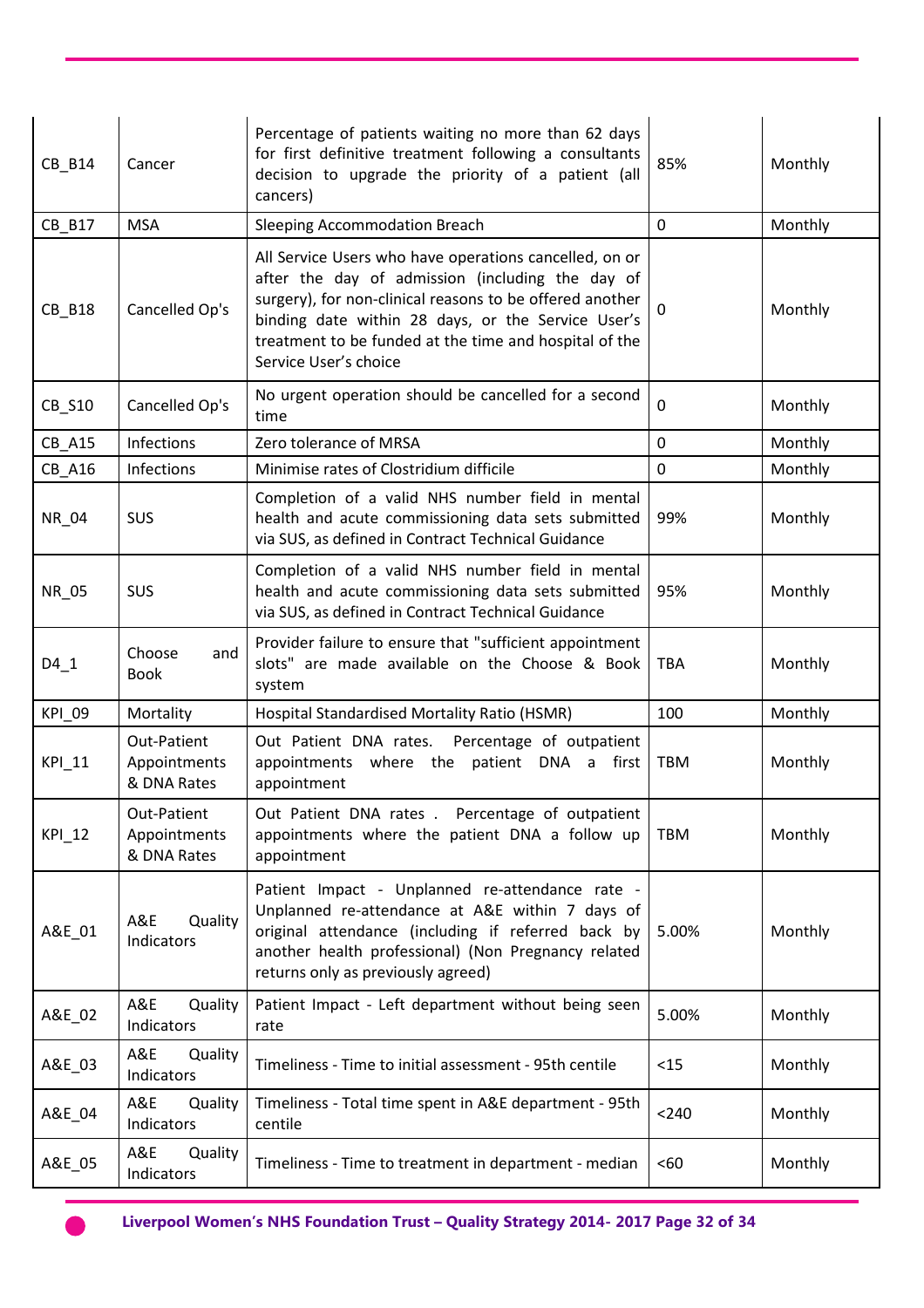| $CB_$ 57a     | A&E Handover                         | All handovers between ambulance and A&E must take<br>place within 15 minutes                                                                                                                                                                                                                                           |            | Monthly   |
|---------------|--------------------------------------|------------------------------------------------------------------------------------------------------------------------------------------------------------------------------------------------------------------------------------------------------------------------------------------------------------------------|------------|-----------|
| CB_S7b        | A&E Handover                         | All handovers between ambulance and A&E must take<br>place within 15 minutes                                                                                                                                                                                                                                           |            | Monthly   |
| KPI_32        | Maternity<br>12<br>weeks             | % women who have seen a midwife by 12 weeks and 6<br>days of pregnancy                                                                                                                                                                                                                                                 | 90%        | Monthly   |
| KPI_34        | <b>Breastfeeding</b><br>Peer Support | Total women informed of service                                                                                                                                                                                                                                                                                        | 90%        | Monthly   |
| <b>KPI_35</b> | <b>Breastfeeding</b><br>Peer Support | Women who initiate breastfeeding in hospital will be<br>seen or contacted by a peer supporter during their<br>hospital stay                                                                                                                                                                                            | 90%        | Monthly   |
| KPI_04        | Smoking<br>Indicators                | Ascertain smoking status of all patients in Maternity &<br>Gynaecology                                                                                                                                                                                                                                                 | 95%        | Quarterly |
| KPI_06        | Smoking<br>Indicators                | All Smokers to be offered referral to an intensive Stop<br>Smoking Specialist Service which provides at least 4<br>weeks of treatment.                                                                                                                                                                                 | 50%        | Quarterly |
| KPI_07        | Smoking<br>Indicators                | Offer smoking intervention to all pregnant women who<br>smoke at 12 week booking appointment                                                                                                                                                                                                                           | 95%        | Quarterly |
| KPI_16        | <b>Falls Prevention</b>              | All adults to be risk assessed across the appropriate<br>departments using an appropriate tool                                                                                                                                                                                                                         | 98%        | Quarterly |
| KPI_17        | <b>Falls Prevention</b>              | Of the patients identified as at risk of falling to have a<br>care plan in place.                                                                                                                                                                                                                                      | 98%        | Quarterly |
| <b>KPI_18</b> | <b>Falls Prevention</b>              | Engage carers and patients representatives in falls<br>management and prevention                                                                                                                                                                                                                                       | 100%       | Quarterly |
| KPI_19        | <b>Falls Prevention</b>              | Completion of a Root Cause Analysis for all falls<br>sustained whilst under the care of the organisation. As<br>a referral for a fall or fall sustained during treatment<br>RCA's to be carried out on all falls which have resulted<br>in injury to the patient.                                                      | 100%       | Quarterly |
| <b>KPI_20</b> | Keeping<br>Nourished                 | Adult in-patients screened for malnutrition<br>on<br>admission using the MUST tool                                                                                                                                                                                                                                     | 95%        | Quarterly |
| <b>KPI_21</b> | Keeping<br>Nourished                 | Patients with a score of 2 or more to receive an<br>appropriate care plan                                                                                                                                                                                                                                              | 100%       | Quarterly |
| <b>KPI_22</b> | Keeping<br>Nourished                 | Patients scoring high risk (2 or more) are referred to<br>dietician                                                                                                                                                                                                                                                    | 100%       | Quarterly |
| KPI_29        | Fit and Well to<br>Care              | Sickness Absence rate for all staff                                                                                                                                                                                                                                                                                    | 5%         | Quarterly |
| KPI_30        | Cancer<br>Network                    | Reduce 'did not attend'/cancellations of first<br>appointments - The provider should work with its main<br>CCG (identified by volume of urgent suspected cancel<br>referrals) to recue the number of missed or re-<br>arranged first appointments following an urgent<br>suspected cancer referral (two week referral) | <b>TBM</b> | Quarterly |